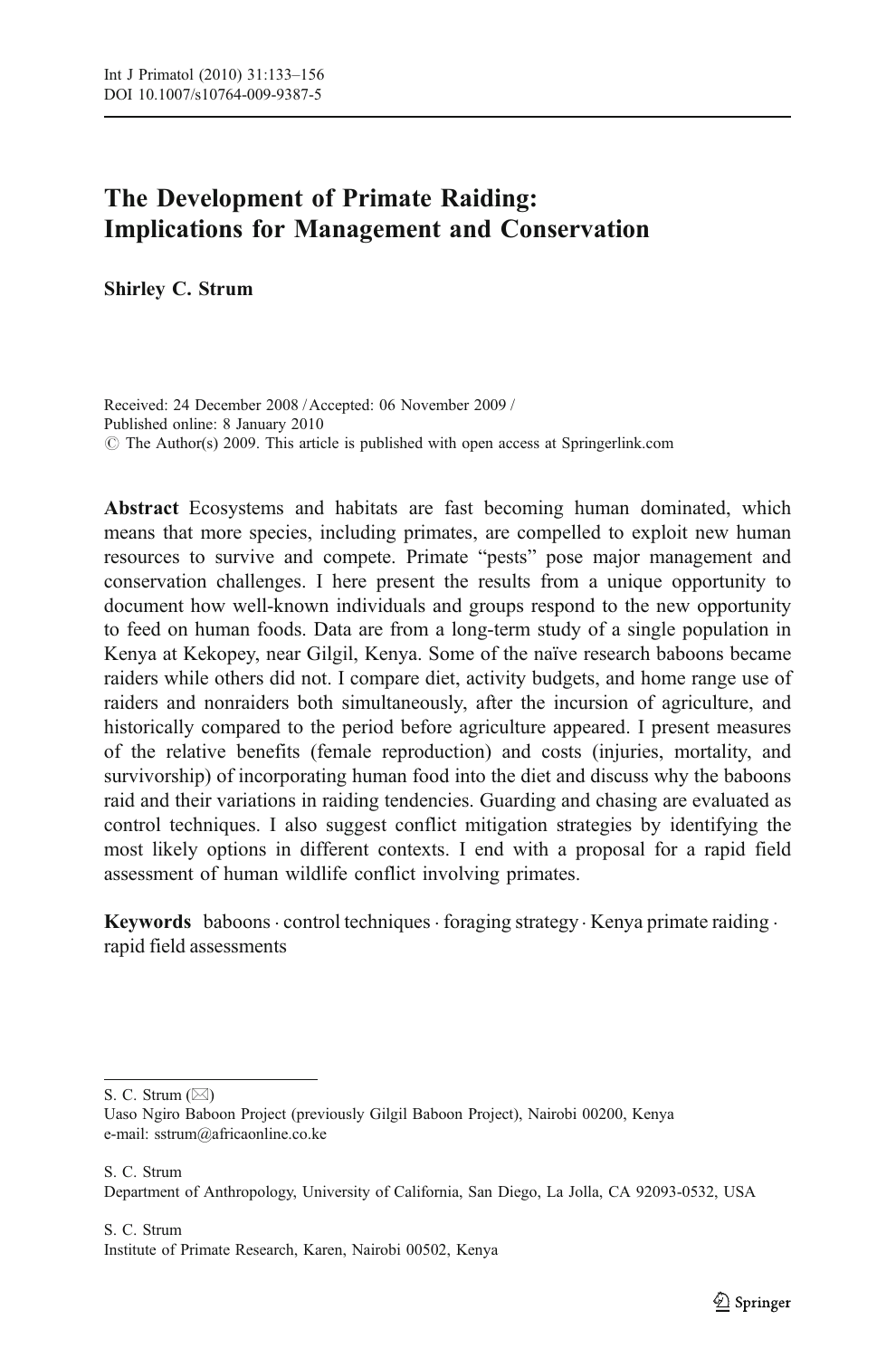### <span id="page-1-0"></span>Introduction

Primates today are threatened by the same processes that make other biodiversity vulnerable, the "evil quartet" of habitat loss and fragmentation, overkill, introduced species, and chains of extinction (Borgerhoff Mulder and Coppolillo [2005;](#page-20-0) Cowlishaw and Dunbar [2000](#page-21-0); Diamond [1984](#page-21-0); Oates [1999](#page-22-0); Terborgh et al. [2002\)](#page-23-0). However, direct conflict between humans and nonhuman primates is fast becoming as serious a concern for some species and some populations as habitat loss and the bushmeat trade (Rose [2002\)](#page-22-0). The source of this conflict is most often primate "cropraiding" as agricultural lands expand (Cowlishaw and Dunbar [2000](#page-21-0); Paterson and Wallis [2005](#page-22-0); see Table I, pp. 4–8 in Lee and Priston [2005\)](#page-22-0). We know very little about the problem of primates in the matrix, particularly in the agricultural matrix (Cowlishaw and Dunbar [2000;](#page-21-0) Siex [2005\)](#page-23-0), not just because crop raiding is recent in many developing countries (cf. Sprague [2002](#page-23-0)) but also because the principles that guided research agendas have, in the past, shunned such studies. There were 2 exceptions. Richard *et al.* [\(1989](#page-22-0)) classified some primates as "weed" species, primates that flourish in secondary growth habitats created by human disturbance. In 1994, Biquand and Gautier introduced the idea of commensal primates, referring to those that live in close association with humans (Biquand and Gautier [1994\)](#page-20-0). However, the concepts and research languished until recently when the term primate commensalism was revived (Paterson and Wallis [2005](#page-22-0)) as way to address conflict without using the pejorative term *pest* "in the interests of conservation of primates" (Paterson [2005a,](#page-22-0) p. xvi).

The renewed interest results from the accelerating transformation of nature (Diamond [1989](#page-21-0); Oates [1999](#page-22-0); Terborgh et al. [2002\)](#page-23-0) toward human-dominated

|           |                | Pumphouse Gang (PHG) |      |       | WABAYA (WBY)   |                |      |                |
|-----------|----------------|----------------------|------|-------|----------------|----------------|------|----------------|
|           | 1981           | 1982                 | 1983 | 1984* | 1981**         | 1982           | 1983 | 1984*          |
| Males     |                |                      |      |       |                |                |      |                |
| Adults    | $\overline{4}$ | 1                    | 3    | 4     | 1              | 3              | 3    | 3              |
| Subadults | 7              | 7                    | 7    | 7     | 4              | $\overline{2}$ |      | $\overline{c}$ |
| Juveniles | 13             | 12                   | 13   | 11    | $\overline{4}$ | $\overline{4}$ | 5    | 5              |
| Infants   | 9              | 9                    | 7    | 7     | $\overline{4}$ | 5              | 6    | 8              |
| Females   |                |                      |      |       |                |                |      |                |
| Adults    | 15             | 14                   | 19   | 18    | 6              | 9              | 9    | 10             |
| Subadults | 9              | 10                   | 5    | 4     | 3              | 1              | 1    | $\Omega$       |
| Juvenile  | 9              | 7                    | 6    | 7     | $\theta$       | $\theta$       | 1    | $\overline{c}$ |
| Infants   | 6              | 8                    | 8    | 6     |                | 3              | 3    | 3              |
| Total     | 70             | 68                   | 68   | 64    | 23             | 27             | 29   | 33             |

Table I Mean group composition for the Raider (WBY) and Nonraider (PHG) troops from 1981 through 1984 (\*January to September, 1984 only; \*\* July to December, 1981 only)

#### PHG/WBY

\*1984 (January–September 1984)

\*\*1981 (July–December 1981)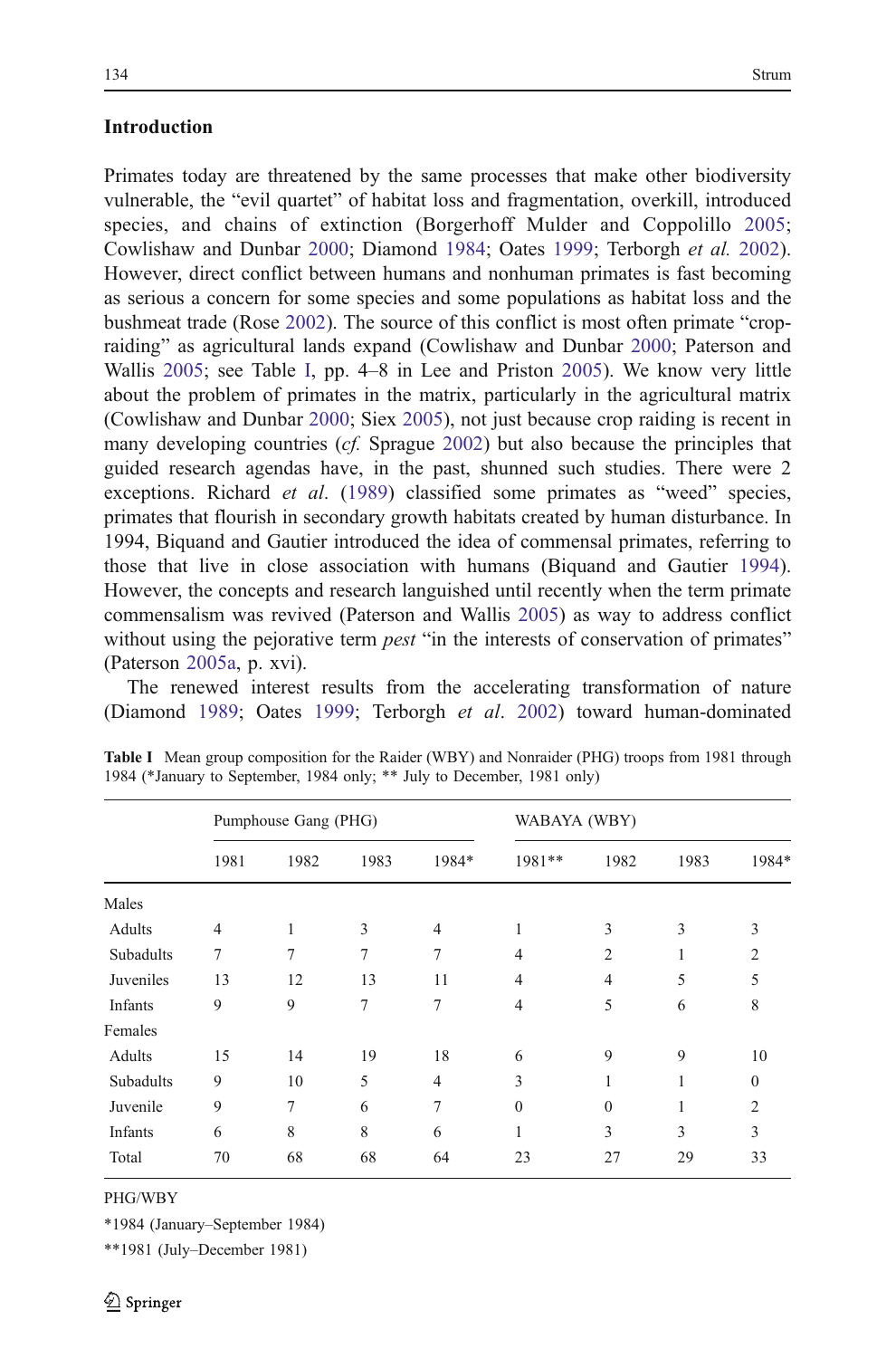ecosystems (Vitousek *et al.* [1997\)](#page-23-0) and their consequences. These scientific and global trends have legitimized the study of primate-human conflict, stimulating new studies. Some have quantified crop damage and investigated the human dimension of raiding, particularly local people's attitudes toward the raiders and conservation (Chalise and Johnson [2005](#page-21-0); Chism [2005](#page-21-0); Hill [1997,](#page-21-0) [2000,](#page-21-0) [2005;](#page-21-0) Horrocks and Baulu [1994](#page-22-0)). One shortcoming of these studies, as Siex [\(2005](#page-23-0)) noted, is that they are conducted after crop-raiding became a problem and therefore cannot explain the causal mechanisms from the primate raiders' point of view.

I here provide data collected >25 yr ago from one of the earliest systematic studies of crop raiding primates. I return to these data because of the growing interest in primate raiding and because no other study has had the opportunity to document the shift to a raiding lifestyle in a well studied but naive group of primates. This is also the only study to assemble the complete chain of raider costs and benefits: from food to activity budgets to growth, death, and reproduction (for costs or benefits see Altmann and Muruthi [1988;](#page-20-0) Boulton et al. [1996](#page-20-0); Bourg et al. [1994](#page-20-0); Forthman [1986a](#page-21-0), [b;](#page-21-0) Forthman-Quick and Demment [1988](#page-21-0); Muruthi et al. [1991](#page-22-0); Saj et al. [1999a](#page-22-0), [b\)](#page-23-0). I have already argued that primate raiding has to be viewed as a foraging strategy (Strum [1991,](#page-23-0) [1993](#page-23-0), [1994](#page-23-0) [and see Richard et al. [1989](#page-22-0); Siex [2005\]](#page-23-0)). In this analysis I explore the benefits and the costs of raiding using data on diet, activity budgets, and home range utilization of raiders and nonraiders. I contrast the raiding lifestyle with that of nonraiders. Costs and benefits of incorporating human food into the diet are assessed in terms of female reproduction and rates of injury, death, and infant survivorship. Change in female reproduction is one area to look for evolutionary consequences of the proximate change in raider behavior (Bercovitch [1987;](#page-20-0) Bercovitch and Strum [1993](#page-20-0); Smuts and Nicholson [1989\)](#page-23-0). Age at first reproduction is known to be sensitive to ecological conditions (food availability and food competition: Strum and Western [1982](#page-23-0)). Raiding is also thought to be more dangerous than foraging naturally (Altmann and Muruthi [1988](#page-20-0); Forthman-Quick and Demment [1988\)](#page-21-0). One measure of risk is baboon injuries. Comparisons combine a unique longitudinal perspective with the standard cross-sectional approach (Altmann and Muruthi [1988](#page-20-0); Else et al. [1986](#page-21-0); Fa [1988](#page-21-0); Forthman [1986a](#page-21-0), [b;](#page-21-0) Warren et al. [2007\)](#page-23-0). They are situated within previous analyses of female fecundity and food availability (Strum and Western [1982](#page-23-0)), nutrition and growth (Strum [1991\)](#page-23-0), and male reproductive strategies (Strum [1993](#page-23-0)). I use these data to understand why some baboons shifted foraging strategy and show why traditional techniques of guarding and chasing succeed or fail. Data on variation in raiding tendencies suggest that raiding wasn't inevitable. I outline minimum requirements of new control methods based on insights from this study. Finally, I use this study to make practical suggestions for rapid field assessment of the management of primate raiders.

#### Methods

Study Site and Focal Groups

The 2 wild baboon troops of this study were part of a long-term research project on savanna baboons that began in 1970 on Kekopey Ranch near Gilgil Kenya (Harding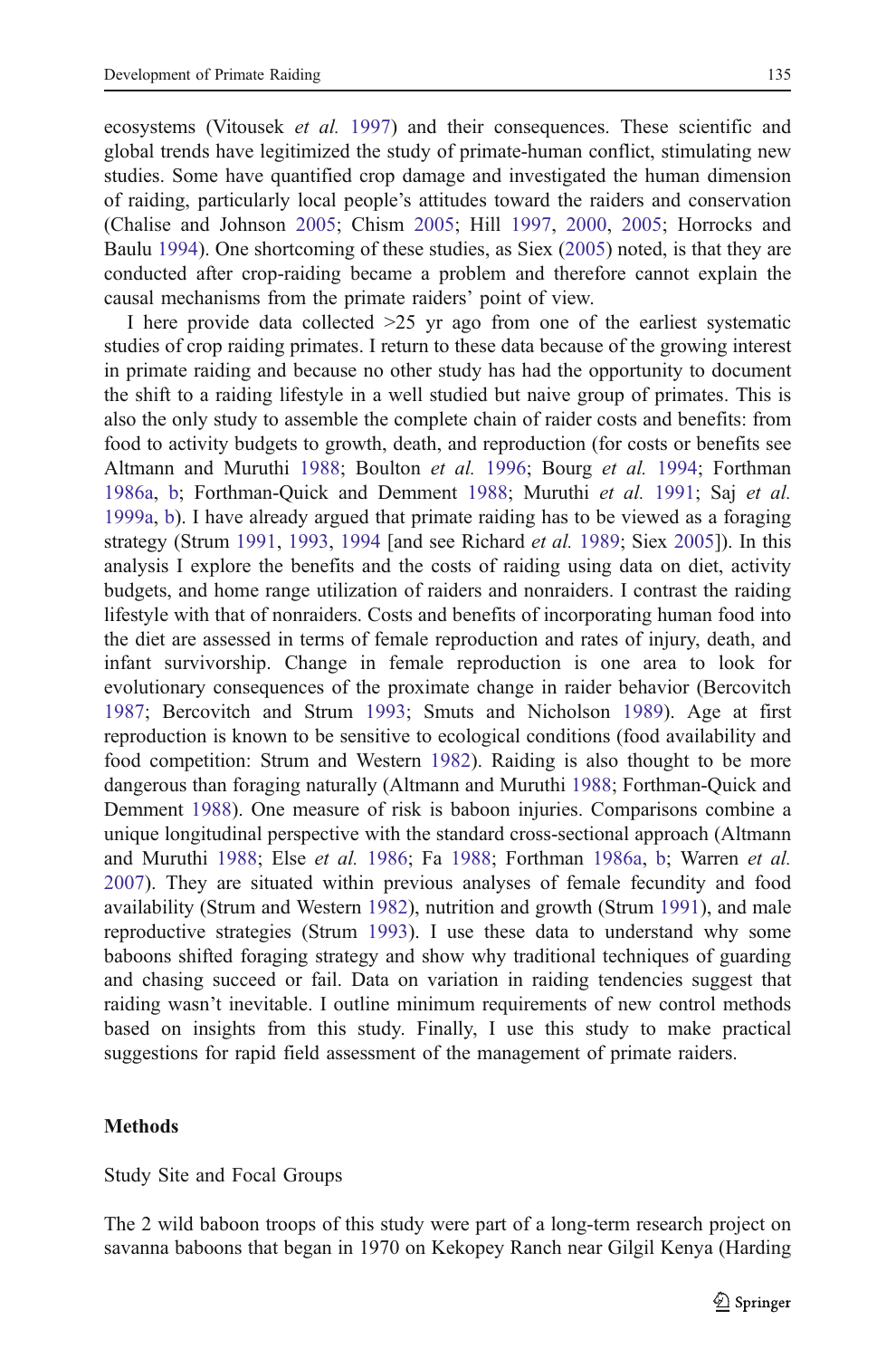[1976;](#page-21-0) Strum [1975](#page-23-0)). The area had a large complement of wildlife, including baboons, as well as cattle (Blankenship and Qvortrup [1974](#page-20-0)). The first group, the Pumphouse Gang (PHG), had been under continuous observation since 1970. The second troop, Wabaya (WBY), resulted from fission of Pumphouse that was complete by July 1981. Wabaya, the daughter troop, was composed of young adult and subadult male raiders and young adult and subadult females that associated with them. The composition of the groups is given in Table [I.](#page-1-0)

Farming intruded onto Kekopey in 1979, when the baboons' previous range was sold to an agricultural cooperative. Small farms appeared in 1980. The previous natural diet of the baboons in this population consisted of grasses, herbs, fruits, flowers, and seeds harvested from the herb, shrub, and tree layers. The diet also included insects and bird and mammalian prey (Forthman-Quick and Demment [1988;](#page-21-0) Harding [1976;](#page-21-0) Strum [1975](#page-23-0)). Land-use changes made human food available; it was added to the diet in late 1980 (Eley *et al.* [1989;](#page-21-0) Musau and Strum [1984;](#page-22-0) Oyaro and Strum [1984](#page-22-0)). Poor rainfall meant that even by 1984 <25% of the area was under cultivation. Conflict between farmers and baboons was serious enough by July, 1981, that I began an examination of the development of crop-raiding. The study started after raiding had already begun. The research ended in August 1984 when 2 of the troops— Pumphouse and Wabaya—were translocated (Strum [2005](#page-23-0); Strum and Southwick [1986\)](#page-23-0).

## Types of Data

We followed the study groups daily. The primary data consist of information on diet and activity budgets from scan samples taken as either all-day or half-day follows done on a rotational basis between the troops. I eliminated scans in which ≤50% of the troop were seen, regardless of the reasons. The procedure involved 2 10-min scans per hour during which each individual was identified by its unique 2-letter code and by its activity. The 29 distinct activity codes have been combined into 4 general categories for this analysis: Feeding/Foraging, Traveling, Resting, and Social. The nonraider group was 2–3 times the size of the raider group (Table [I](#page-1-0)) which might bias the probability of socializing. Therefore, I also normalized rates of "social" for the size of group (per capita) instead of only as a proportion of the total budget. If a baboon was feeding, we also recorded the identity of the food: 36 plant species and 9 plant parts plus animal matter and human foods. Foods are collapsed into 4 major categories for the ecological and chronological analysis: human food, grasses, herbs, and other. For the more refined analysis, I categorized foods as: grasses, herbs, bushes, trees, animal matter, human food, and miscellaneous foods.

I did not use all of the data collected. Instead, I included data with the greatest ecological contrast based on rainfall and herb layer biomass. Six chronological ecological periods between July 1981 and September 1984 were selected for tracking the development and changes in crop raiding (Table [II](#page-4-0)). There are 3 low biomass periods and 3 high biomass periods. The conditions from July 1981 (when the study began) to the end of 1981 constitute 1 above average (high biomass) ecological period and the earliest systematic data on crop-raiding. This was followed by 2 average years, 1982 and 1983, each with two ecological periods, one high and one low biomass. Finally, 1984 was a drought year, with only 1 ecological period,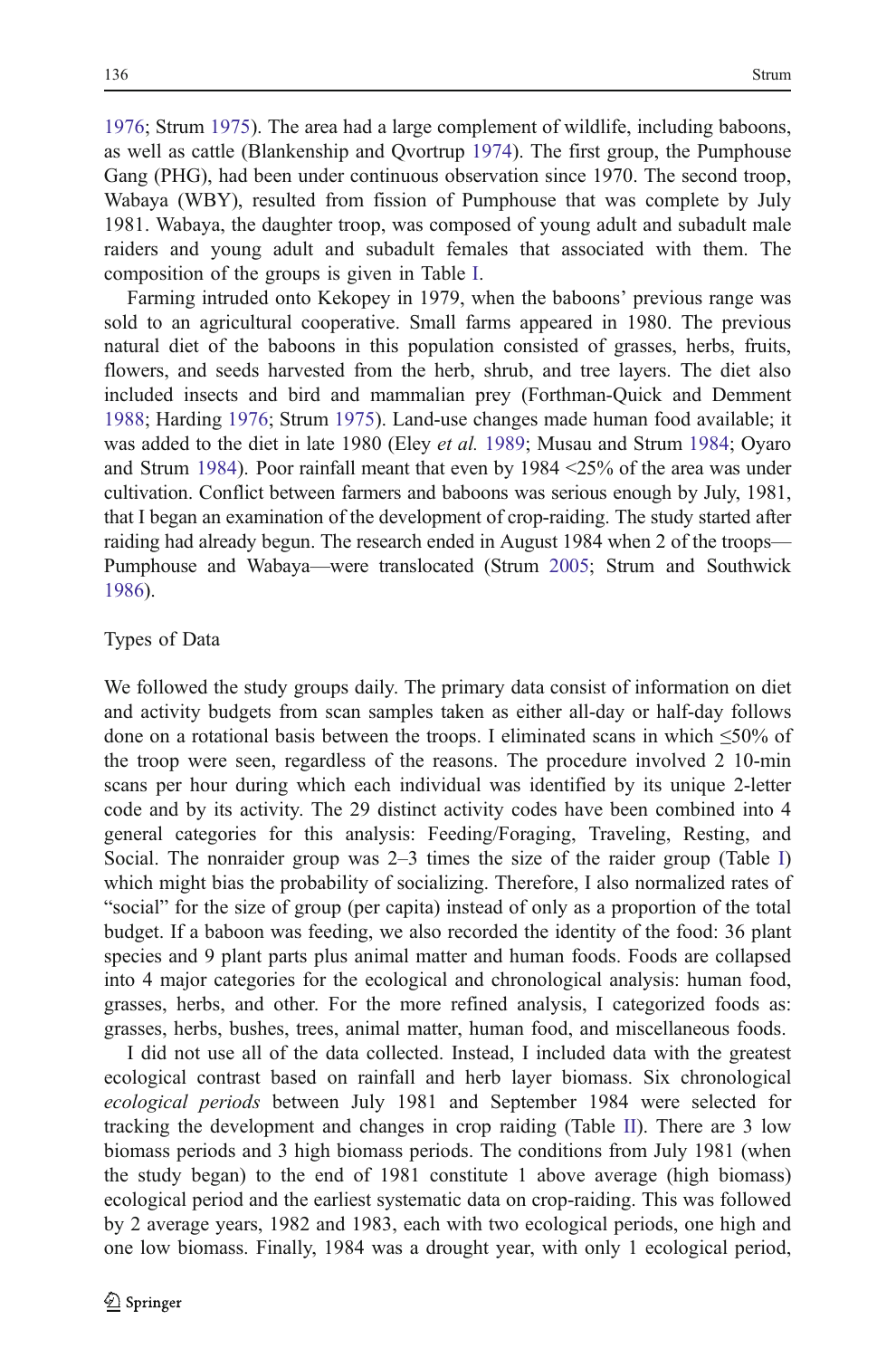| Year      | Season       | Selected months | Gilgil mean biomass $(g/m^2)$ |
|-----------|--------------|-----------------|-------------------------------|
| 1981 High | High biomass | July            | 364.61                        |
|           | High biomass | August          | 183.22                        |
|           | High biomass | September       | 112.26                        |
|           | High biomass | October         | 118.69                        |
| 1982      | Low biomass  | March           | 55.72                         |
|           | Low biomass  | April           | 59.82                         |
|           | High biomass | November        | 130.18                        |
|           | High biomass | December        | 147.96                        |
| 1983      | Low biomass  | March           | 57.72                         |
|           | Low biomass  | April           | 62.47                         |
|           | High biomass | May             | 113.79                        |
|           | High biomass | June            | 109.66                        |
| 1984 Low  | Low biomass  | March           | 61.59                         |
|           | Low biomass  | April           | 45.10                         |
|           | Low biomass  | May             | 38.22                         |
|           | Low biomass  | June            | 37.65                         |

<span id="page-4-0"></span>Table II Ecological periods from 1981 through 1984 used in the comparisons of Raiders and Nonraiders

low biomass. Comparisons included biomass conditions within years and across years as well as the chronological development of activity budgets and diet.

There are 7048 scans in this analysis, which yielded 131,508 data points for activities and 41,694 data points for diet.

I calculated birth patterns and interbirth intervals from a total of 122 births of infants that survived  $>6$  mo of age (survival IBI; Altmann *et al.* [1977](#page-20-0); Smuts and Nicholson [1989](#page-23-0); Strum and Western [1982](#page-23-0)). Fifty-six are from the study period and 66 births are from the 4 years before agricultural settlement. Another way to assess reproductive potential is to compare the direction of change in successive IBI for females that remained in the same age class. Female age classes follow previous analyses of reproduction in this population (Strum and Western [1982](#page-23-0)): 1) primparous (5.5–8 yr of age), 2) young multiparous (8.0–12.0 yr of age), 3) middle-aged multiparous  $(12.0-16.0 \text{ yr of age})$ , 4) old multiparous  $(16.0-20.0 \text{ yr of age})$ , and 5) old (>20 yr of age). The raider troop, Wabaya (WBY), lacked a full complement of female age classes.

Although fecundity is an important reproductive indicator, I could not include it in this analysis. Fecundity is normally calculated based on female births per female day (Caughley [1977\)](#page-21-0) but because raider females had mostly sons during this relatively short study, it was hard to calculate their fecundity for comparison to nonraider females. Also, I could not calculate age at first reproduction for infants born to raider mothers because the troop was translocated before infants born under the new conditions reached menarche or first birth (Strum and Western [1982](#page-23-0)). Most of the first births in this study reflect preceding, natural foraging periods. To enlarge the sample, I also calculated the age of first reproduction after translocation for infants born to females in the previous raiding troop. Information on the age at first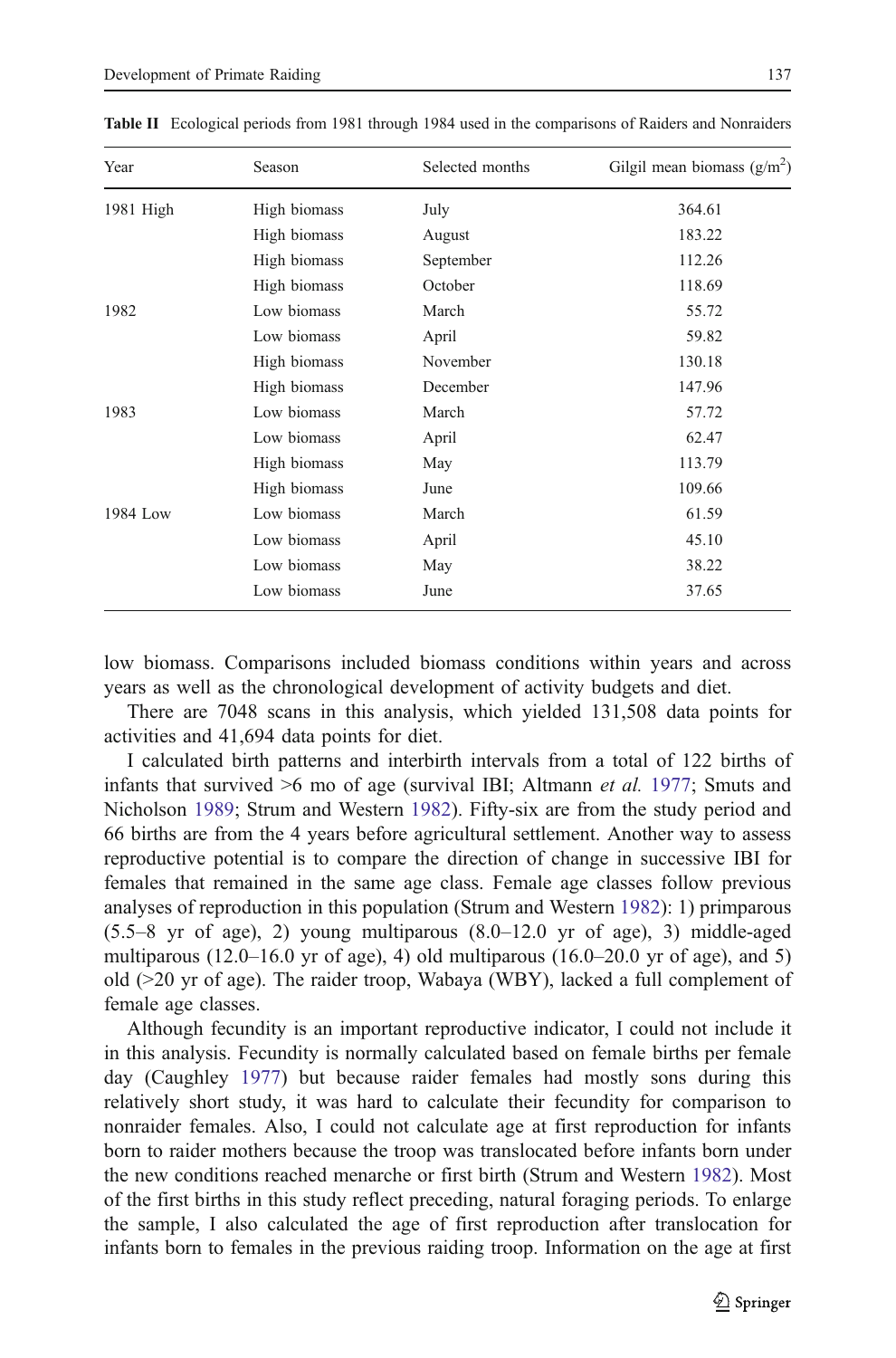reproduction is available for 6 females in the raider troop that were born before raiding began but part of their growth occurred while the females were raiders (Strum [1991\)](#page-23-0). These females are matched with 13 nonraider females whose first infant was born during the raiding study.

Mortality patterns are based on 153 deaths of known causes classified as natural or human related (Strum [2005](#page-23-0)). Natural deaths included illness, accident, and injury. No predation was recorded, reflecting the routine removal of large mammalian predators (Blankenship and Qvortrop 1974; Strum [1975\)](#page-23-0). Settlement of the area caused human-related baboon deaths, including reprisal killings for raids on farms and accidents related to the presence of people such as death by touching highvoltage power lines. Local people did not kill baboons for food. Of the 153 deaths, 132 occurred during the study and are compared to 21 deaths in the period before agriculture. The analysis does not include disappearances and deaths from unknown causes. Mortality rates are adjusted for group size.

Another way to explore the risks encountered while raiding is the survivorship of infants born into each type of foraging strategy. Lifetables have been widely used to study survivorship in wild vertebrates (Caughley [1977](#page-21-0)) and nonhuman primates (Dunbar [1988;](#page-21-0) Fedigan and Zohar [1997](#page-21-0)). The cumulative probability of surviving to the oldest possible age during this study is the basis of the analysis. The Kaplan-Meier product limit method is preferred because it estimates the survivorship function directly from continuous survival times using each case, rather than accumulating cases according to predetermined intervals. Data are truncated to the oldest age theoretically possible within the study period (1155 d) because survivorship curves are sensitive to their end points. The program used Gehan's generalized Wilcoxon test and takes into account censored data (Statsoft [2005](#page-23-0)).

We recorded 762 injuries from PHG (1977–1984) and from WBY (1981–1984). We adjusted the injury rate for group size or cohort size within age-sex classes. This yielded a per capita rate for comparisons between troops and between and within age-sex classes (males: adult, subadult, juvenile, infant; females: adult, subadult, juvenile, infant). The result, average injury rate per individual or per age-sex class, is compared within and between troops.

We recorded home range every 15 min via a topographical map of Kenya (Survey of Kenya [1975](#page-23-0)) in which kilometer grid squares were further divided into 4 smaller units. The tabulated home ranges  $(km^2)$  during the study period also identify areas of highest density of human foods. We compare only matching time periods; in 1981 this was 6 mo (after troop fission) and in 1984 only 9 mo (before translocation).

Sleeping site data consist of the frequencies at each rocky cliff ledge referred to by the vernacular name for the site and its grid square reference point.

Baboon foraging strategies are divided into 2 broad categories assigned based on the fission of the Pumphouse group. I call the main troop, Pumphouse (PHG), nonraiders because they continued to feed primarily on natural forage and the splinter troop, Wabaya (WBY), raiders because they came to specialize on human food.

All analyses use CSS Statistica (Statsoft [2005\)](#page-23-0). The large data sets of diet and activity budgets are examined using analysis of variance for main and interaction effects with Tukey HSD *post hoc* tests for significant differences between marginal means. Other analyses employ standard parametric and nonparametric tests. CSS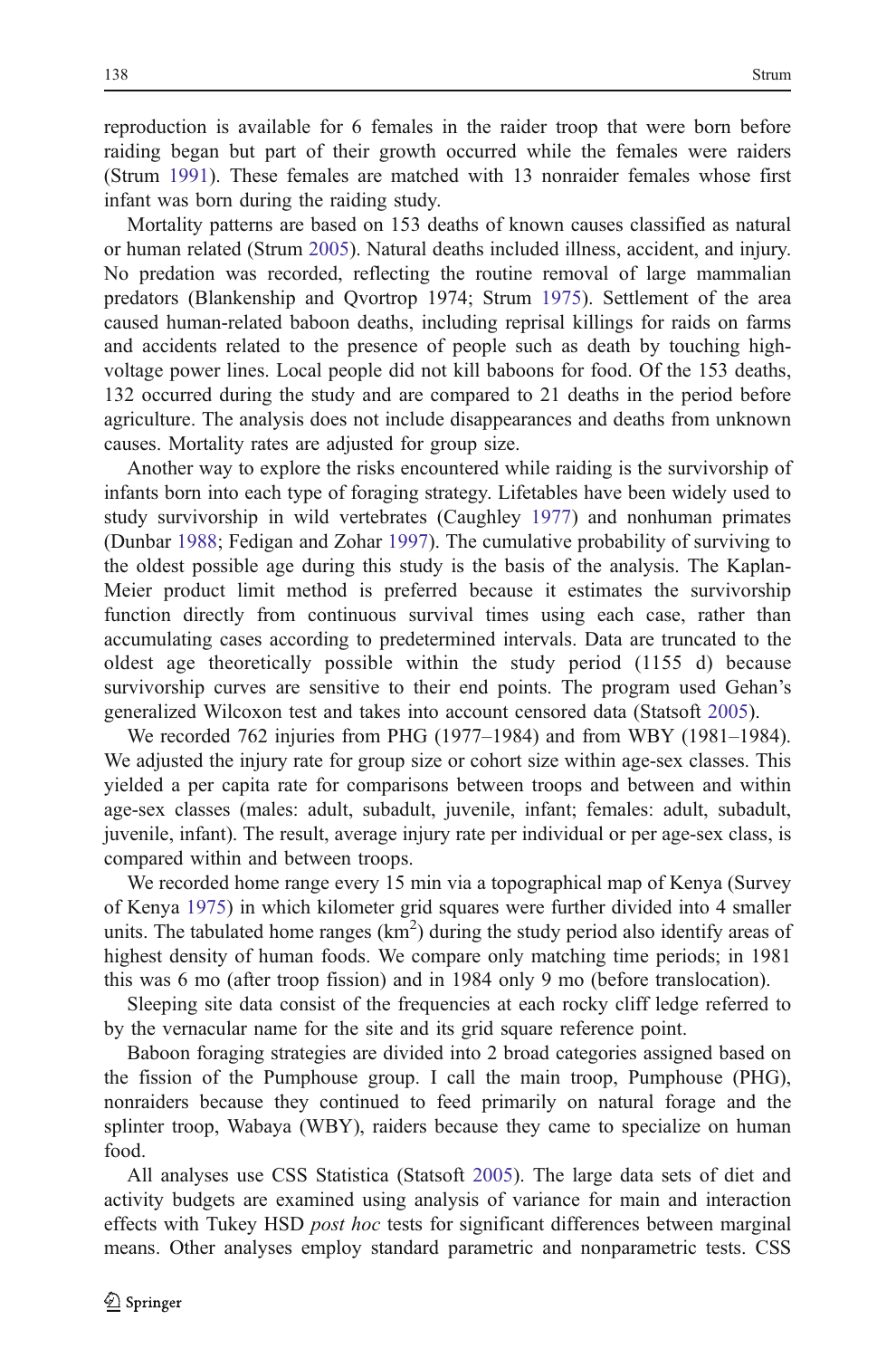<span id="page-6-0"></span>assesses survival curves using 5 independent tests and then selects the one that has the best fit. Activity budgets and diets in the tables are in actual proportions instead of the arc sine transformed data used for the statistical analysis.

#### Results

Human Food as Part of the Baboon Diet

Nonraiders during this study ate the traditional baboon diet. The diet composition varied across ecological periods  $(n=33,773; 1-way ANOVA, df=5, F=64.83, p<sup>2</sup>$ 0.001; 6 ecological periods; 4 quantitative food variables: human, grass, herbs, other). In 1981, the diet consisted primarily of grasses  $(88.4\%)$ , some herbs  $(4.6\%)$ , and a few other items (7.5%) such as food from animals, bushes, and trees but not human food (Fig. 1).

The types of food in the nonraider diet often correlate with each other when examined in terms of a larger set of food categories (human food, animal food, grasses, herbs, bushes, trees, and miscellaneous food types: Table [III\)](#page-7-0). As expected, when grass biomass declined, as in low biomass periods, bushes and trees contributed more to the diet (grasses and trees  $r=-0.54$ ,  $p<0.05$ ; grasses and bushes  $r=-0.85$ ,  $p<0.05$ ). Nonraiders tried human food but ate negligible amounts in all ecological periods but one. Human food made up <0.02% in high biomass periods (1981; 1982 high; 1983 high) and 9.2% in low biomass seasons (1982 low; 1983



Fig. 1 Major food categories for raiders and nonraiders across seasons and years. \*Intratroop comparisons:  $p<0.05$ , Tukey HSD test; \*\*intertroop comparisons, Tukey HSD test.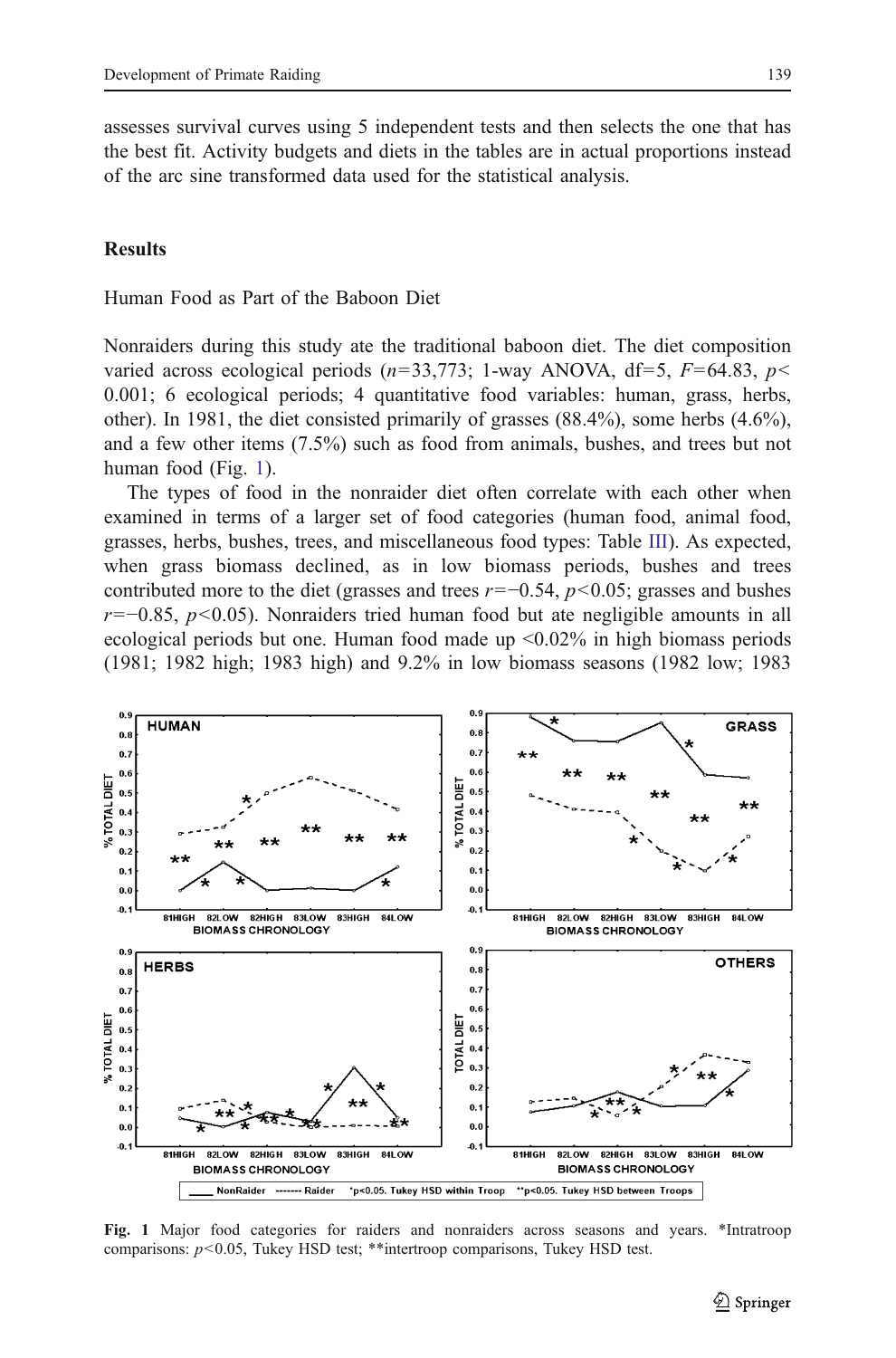<span id="page-7-0"></span>

|               |                 |          | Table III Correlation of food items for Raider and Nonraider diets ( $*_{p}$ <0.05) |          |           |          |           |               |           |          |           |          |                   |
|---------------|-----------------|----------|-------------------------------------------------------------------------------------|----------|-----------|----------|-----------|---------------|-----------|----------|-----------|----------|-------------------|
| Diet          | Season          | Animal   |                                                                                     | Grasses  |           | Herbs    |           | <b>Bushes</b> |           | Trees    |           | Misc.    |                   |
|               |                 | Raider   | Nonraider                                                                           | Raider   | Nonraider | Raider   | Nonraider | Raider        | Nonraider | Raider   | Nonraider | Raider   | Nonraider         |
| Human         | High            | $-0.48*$ | $-0.19$                                                                             | $-0.52*$ | $-0.02$   | $-0.70*$ | $-0.05$   | $-0.37*$      | $-0.06$   | $-0.34$  | $0.07\,$  | $-0.17$  | 0.22              |
|               | $_{\text{Low}}$ | 0.00     | $-0.03$                                                                             | $-0.67*$ | $-0.58*$  | $-0.08$  | $-0.08$   | $-0.38*$      | $0.78*$   | $-0.40*$ | 0.06      | 0.13     | 0.24              |
|               | Across          | $-0.20$  | 0.15                                                                                | $-0.60*$ | $-0.39*$  | $-0.54*$ | $-0.40*$  | $-0.23$       | $0.87*$   | $-0.34*$ | $0.23*$   | 0.00     | $-0.14$           |
| Animal        | High            |          |                                                                                     | $-0.29$  | $-0.46*$  | $0.36*$  | 0.21      | $-0.09$       | 0.23      | 0.35     | 0.24      | $0.38*$  | $0.41*$           |
|               | $_{\rm Low}$    |          |                                                                                     | 0.12     | $-0.59*$  | $0.08\,$ | $0.58*$   | $-0.27$       | $0.39*$   | $0.18$   | $0.45*$   | $-0.10$  | $0.47*$<br>0.29*  |
|               | Across          |          |                                                                                     | 0.19     | $-0.55*$  | $0.16$   | 0.11      | $-0.17$       | $0.40*$   | $0.25*$  | $0.40*$   | 0.12     |                   |
| Grasses       | High            |          |                                                                                     |          |           | $0.50*$  | $-0.84*$  | 0.15          | 0.09      | $-0.39*$ | $-0.60*$  | $-0.39*$ | $-0.14$           |
|               | $_{\rm Low}$    |          |                                                                                     |          |           | 0.17     | $-0.61*$  | 0.32<br>0.17  | $-0.85*$  |          | $-0.54*$  | $-0.47*$ | $-0.67*$          |
|               | Across          |          |                                                                                     |          |           | $0.41*$  | $-0.51*$  |               | $-0.58*$  | $-0.14$  | $-0.58*$  | $-0.44*$ | $-0.27*$          |
| Herbs         | $\rm High$      |          |                                                                                     |          |           |          |           | $0.52*$       | $-0.21$   | $-0.01$  | $0.39*$   | 0.02     | $-0.33*$          |
|               | $_{\rm Low}$    |          |                                                                                     |          |           |          |           | 0.05          | $0.36*$   | 0.15     | $0.50*$   | $-0.14$  | $0.66*$           |
|               | Across          |          |                                                                                     |          |           |          |           | $-0.03$       | $-0.26*$  | $-0.01$  | 0.16      | $-0.07$  | 0.06              |
| <b>Bushes</b> | High            |          |                                                                                     |          |           |          |           |               |           | 0.06     | 0.09      | $0.08\,$ | $0.32*$           |
|               | $_{\rm Low}$    |          |                                                                                     |          |           |          |           |               |           | 0.01     | $0.32*$   | $-0.34*$ | $0.52*$<br>$0.02$ |
|               | Across          |          |                                                                                     |          |           |          |           |               |           | 0.05     | $0.35*$   | $-0.17$  |                   |
| Trees         | $\rm High$      |          |                                                                                     |          |           |          |           |               |           |          |           | $0.42*$  | 0.27              |
|               | Low             |          |                                                                                     |          |           |          |           |               |           |          |           | $-0.20$  | $0.34*$           |
|               | Across          |          |                                                                                     |          |           |          |           |               |           |          |           | 0.05     | 0.17              |
| $*_{p<0.05}$  |                 |          |                                                                                     |          |           |          |           |               |           |          |           |          |                   |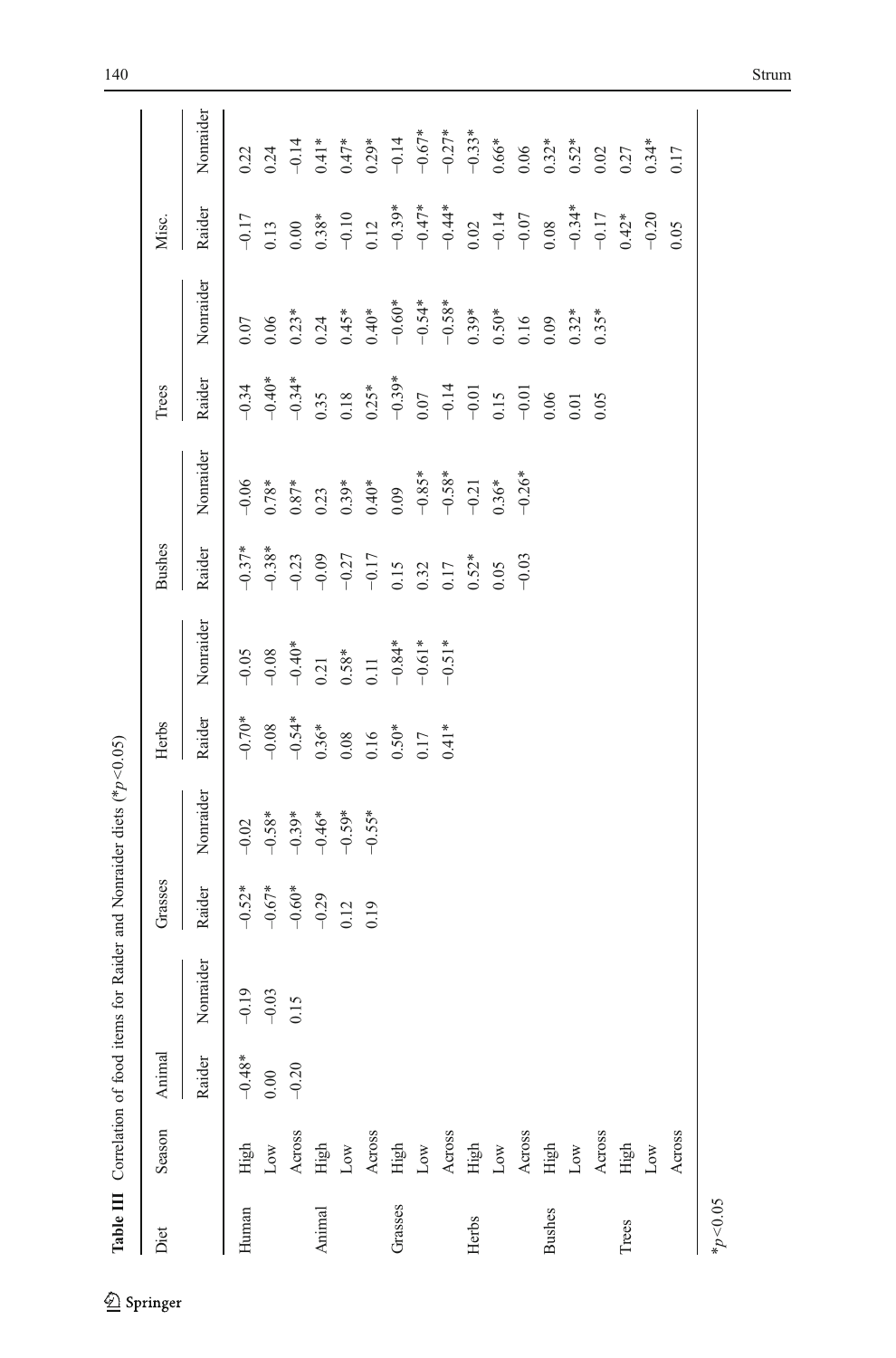low; 1984). However, for a short time in 1982 human foods contributed 14.5% to the nonraider diet (Fig. [1](#page-6-0)).

By contrast, raiders gradually increased their consumption of human food from a low of 29.2% at the start of the study in 1981 (Fig. [1](#page-6-0)) to a peak of 58.% in the 1983 low biomass period ( $n=7921$ ; 1-way ANOVA,  $df=5$ ,  $F=25.93$ ,  $p<0.05$ ; Tukey HSD post hoc test: 1981High vs. 1983Low,  $p=0.00$ ; 6 ecological periods; 4 quantitative food variables: human, grass, herbs, other). Human food remained between 40% and 50% of the diet subsequently. Initially human food consisted primarily of cultivated crops (maize, cabbage, beans, and potatoes) but later it included refuse in garbage pits. The addition of human food to the diet was correlated with a decline of other major foods (grasses  $r=-0.60$ ,  $p<0.05$ ; herbs  $r=-0.54$ ,  $p<0.05$ ; trees  $r=-0.34$ ,  $p<0.05$ ) but not bushes ( $r=-0.23$ ,  $p>0.05$ ) or miscellaneous foods ( $r=0.00$ ,  $p>0.05$ ; Table [III](#page-7-0)).

Raider diets diverged sharply from nonraider diets in all years and ecological periods because of the addition of human food (MANOVA,  $n=41,694$ ; troop effect, df=1,  $F=528.63$ ;  $p<0.001$ ; troop/period interaction effect, df=5,  $F=36.79$ ;  $p<$ 0.001; 6 ecological periods, 2 troops, 4 quantitative food variables: human, grass, herbs, other). Still, raiders did not completely switch to human food. They also ate natural foods, particularly grasses which was the major component of the nonraider diet but at a lower rate than nonraiders (Tukey *post hoc* test,  $p < 0.001$  for all comparisons). Even when the feeding budget converged again during the 1984 drought (Fig. [2](#page-9-0)), the 2 diets differed  $(n=5195$  for 1984 diet data, 1-way ANOVA, df=1;  $F=54.48$ ,  $p<0.001$ ; 1 ecological period; 2 troops; 4 quantitative food variables: human, grass, herbs, other). The raider diet had significantly more human food (41.6% vs. 11.9%, Tukey *post hoc* test  $p<0.001$ ), and less grass (27.2% vs. 57.0%, Tukey *post hoc* test  $p < 0.001$  and herb foods (0.5% vs. 4.9%, Tukey *post hoc* test  $p < 0.001$ ) than the nonraider drought diet. Raiders did not differ from nonraiders in the other foods that contributed to the diet (32.7% vs. 28.0%, Tukey post hoc test  $p > 0.05$ ). Thus raiders adjusted their diet during the drought. So did the nonraiders but the difference between them remained significant in 3 of the 4 major categories. Raiders, like nonraiders, had some dietary flexibility still.

## Impact of Change in Diet on Activity Budgets

A major change in diet should have consequences for activity budgets. This is apparent when nonraiders and raiders are examined chronologically across activities (Table [IV;](#page-9-0)  $n=131,508$ ; MANOVA, troop effect: df=1,  $F=205.2$ ,  $p<0.001$ ; troop/ period interaction effect:  $df=5$  20,  $F=17.7$ ,  $p<0.001$ ; 2 troops, 6 ecological periods, 4 quantitative activities: feeding, traveling, resting, social). Raiders feed less than nonraiders in both high and low biomass conditions (MANOVA,  $df=1$ ,  $F=168.9$ ,  $p<0.001$ ; Tukey *post hoc* test; high biomass,  $p<0.001$ ; low biomass,  $p<0.001$ ; 2 troops, 6 ecological periods, 4 quantitative activities: feeding, traveling, resting, social). They also feed less than nonraiders in every ecological period except the 1984 drought (raider vs. nonraider Tukey post hoc test,  $p=0.00$  for every comparison except 1984: raider=38.1%, nonraider=41.7%, Tukey post hoc test,  $p > 0.05$ ; Fig. [2](#page-9-0)). Raider feeding ranged from a low of 24.1% to a high of 38.1% while nonraiders feeding ranged from a low of 38.0% to a high of 61.3% of their activity budget.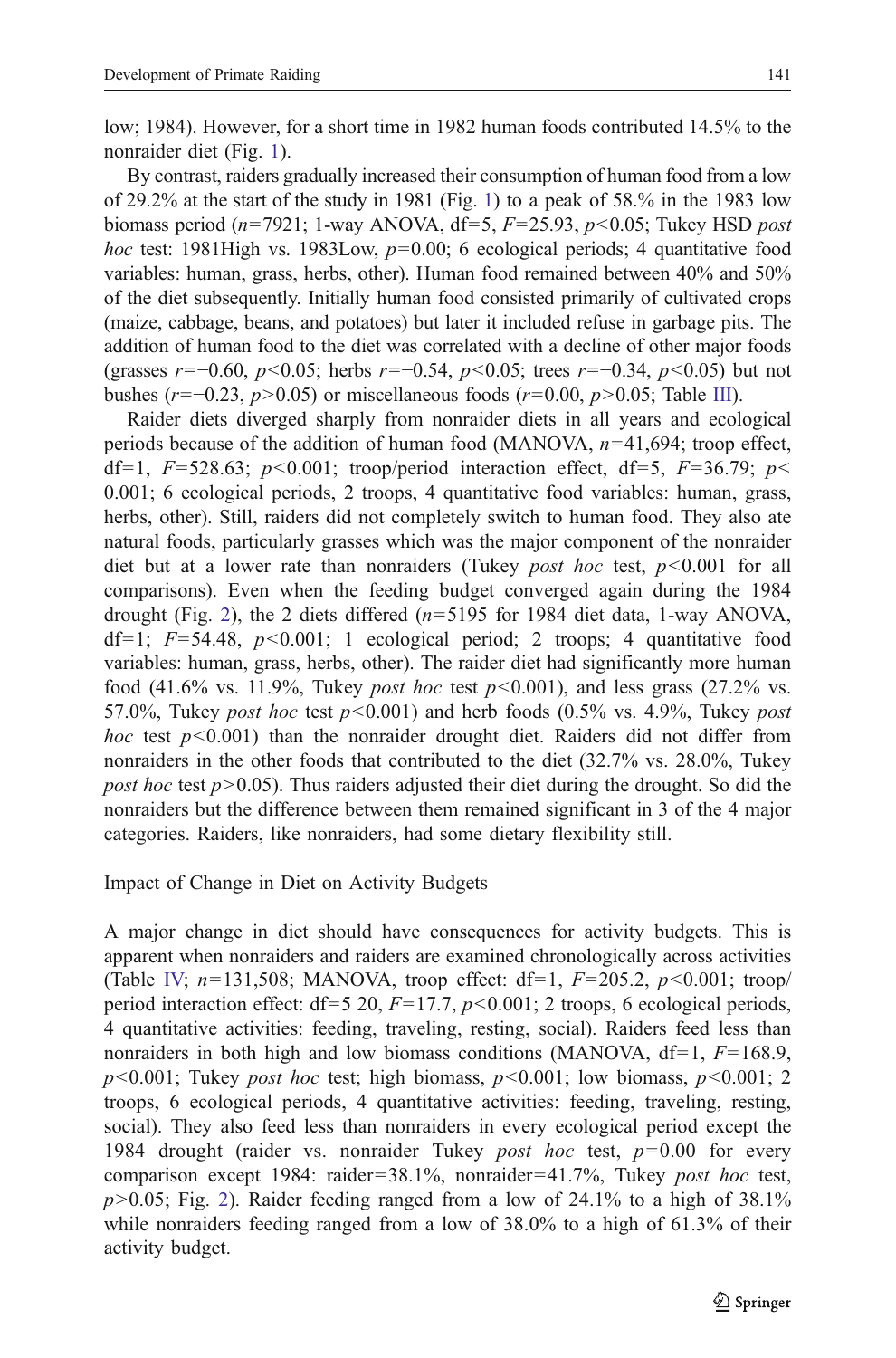<span id="page-9-0"></span>

Fig. 2 Basic activities in raider and nonraider budgets across seasons and years. \*Intratroop comparisons:  $p$ <0.05, Tukey HSD test; \*\*intertroop comparisons, Tukey HSD test.

Feeding was inversely related to resting in both biomass conditions for raider (high:  $r=-0.61$ ,  $p<0.05$ ; low:  $r=-0.55$ ,  $p<0.05$ ) and nonraider (high:  $-0.59$ ,  $p<$ 0.05; low:  $r=-0.53$ ,  $p<0.05$ ) activity budgets (Table [V](#page-10-0)). The difference is in the relative proportion devoted to each activity. Raiders fed less and rested more than nonraiders. In 1981 nonraiders rested for 7.6% of their budget whereas raiders rested for 20.6% (Tukey *post hoc* test,  $p < 0.001$ ). This difference in resting continued until the drought in 1984 (Fig. 2). For example, in both the low and high biomass seasons

| Percentage of | Type of activity |       |          |                                                                             |          |       |          |       |
|---------------|------------------|-------|----------|-----------------------------------------------------------------------------|----------|-------|----------|-------|
| budget        | Feeding          |       | Travel   |                                                                             | Resting  |       | Social   |       |
|               |                  |       |          | Raiders Nonraiders Raiders Nonraiders Raiders Nonraiders Raiders Nonraiders |          |       |          |       |
| $1981$ High   | 33.68*           | 61.29 | $22.68*$ | 11.54                                                                       | $20.64*$ | 7.58  | 23.00    | 19.59 |
| 1982 Low      | $28.33*$         | 37.98 | 23.19    | 25.53                                                                       | $27.83*$ | 17.40 | 20.65    | 19.09 |
| $1982$ High   | $24.31*$         | 54.50 | 20.85    | 22.13                                                                       | $27.73*$ | 7.82  | $27.12*$ | 15.56 |
| 1983 Low      | $25.86*$         | 56.57 | 34.70    | 30.49                                                                       | 19.18*   | 4.37  | $20.26*$ | 8.58  |
| $1983$ High   | $24.12*$         | 45.93 | 30.35    | 33.89                                                                       | $23.61*$ | 8.43  | $21.92*$ | 11.76 |
| 1984 Low      | 38.12            | 41.66 | $24.41*$ | 28.63                                                                       | 15.10    | 15.03 | $22.37*$ | 14.69 |

Table IV Activity budgets of Raiders and Nonraiders during the different ecological periods (\*p<0.05, Tukey HSD test)

Tukey HSD Test of marginal means,  $*_{p}$ <0.05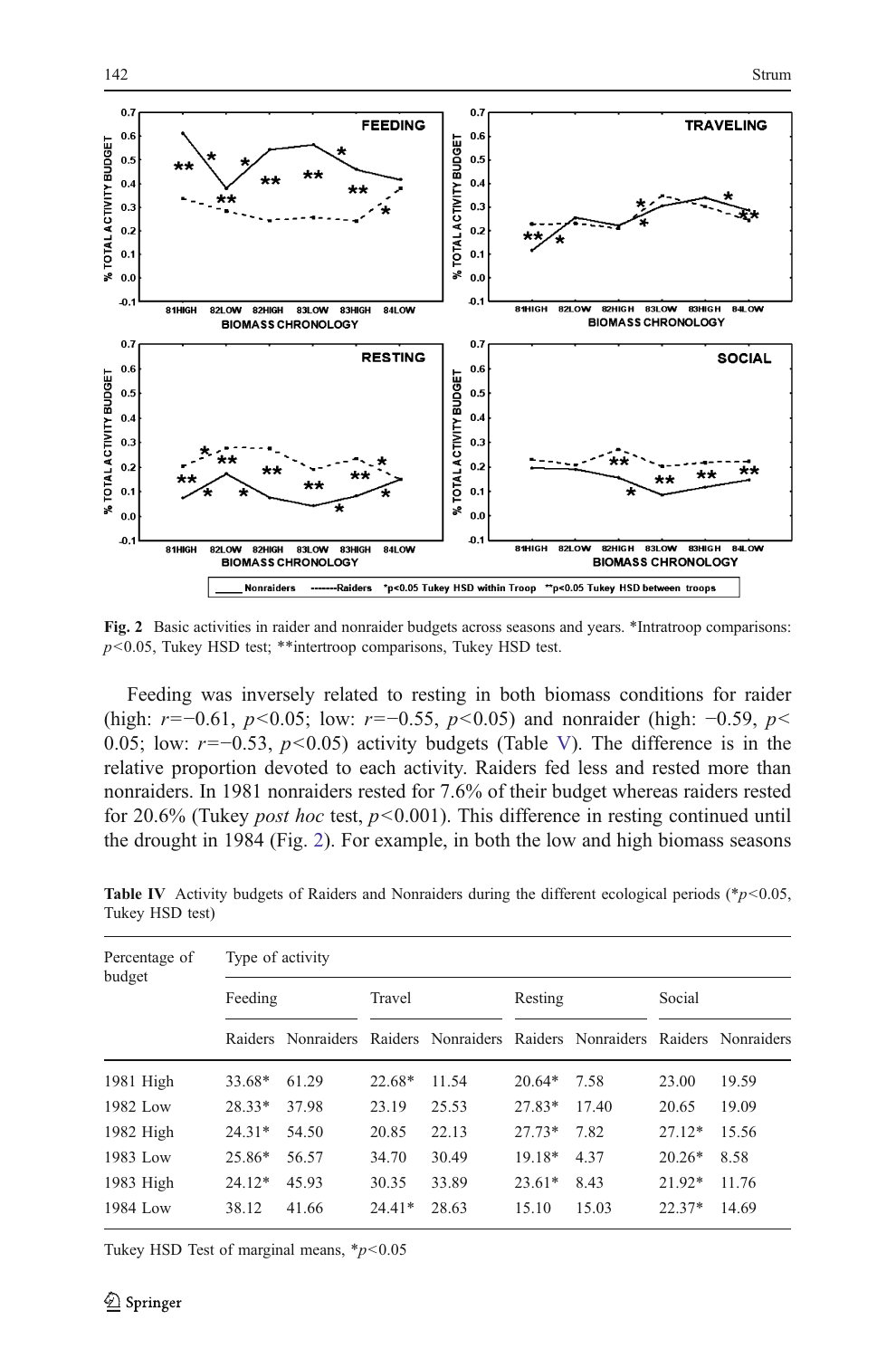| Activity | Season | Travel   |           | Resting  |           | Social   |           |  |
|----------|--------|----------|-----------|----------|-----------|----------|-----------|--|
|          |        | Raider   | Nonraider | Raider   | Nonraider | Raider   | Nonraider |  |
| Feeding  | High   | $-0.60*$ | $-0.88*$  | $-0.61*$ | $-0.59*$  | $-0.20$  | $0.76*$   |  |
|          | Low    | $-0.53*$ | $-0.51$   | $-0.55*$ | $-0.53*$  | $0.38*$  | 0.27      |  |
| Travel   | High   |          |           | 0.01     | 0.21      | $-0.06$  | $-0.81*$  |  |
|          | Low    |          |           | $-0.35*$ | $-0.36$   | 0.002    | $-0.71*$  |  |
| Resting  | High   |          |           |          |           | $-0.33*$ | $-0.48*$  |  |
|          | Low    |          |           |          |           | $-0.64*$ | 0.10      |  |

<span id="page-10-0"></span>Table V Correlation of activities within the activity budgets of Raiders and Nonraiders during high and low biomass seasons and overall  $(*p<0.05)$ 

in 1982, raiders rested for 28% of their budget while nonraiders resting declined from 17.4% to 7.8% (Tukey post hoc test,  $p < 0.001$  for both seasons). This difference disappeared in the drought (raider resting 15.1% vs. nonraider resting 15%; Tukey *post hoc* test  $p > 0.05$ ) when raiders took time from resting to feed.

Raider feeding and socializing correlate positively in the low season  $(r=0.38, p<$ 0.05) whereas nonraider feeding and socializing correlate positively in the high biomass seasons  $(r=0.76, p<0.05)$ . At the early stage of raiding, raider and nonraider social investment was the same  $(23\% \text{ vs. } 19.6\%;$  Tukey post hoc test;  $p$ 0.05). By late 1982 nonraiders social activity declined whereas raider socializing increased  $(27.1\%$  vs. 15.6%; Tukey *post hoc* test  $p < 0.001$ ). After that, raiders managed to sustain the high biomass socializing regardless of ecological conditions. Nonraider socializing remained low (as low as 8.6%) for the rest of the study. The socializing differences could not be the result of differences in group size because the per capita socializing rate indicated that raiders remained more socially active than nonraiders, even in the drought (Wilcoxon matched pairs test:  $n=16$ ,  $T=9.00$ ,  $Z=3.05$ ,  $p<0.002$ ).

Traveling and feeding were negatively correlated for raiders and nonraiders during both high and low biomass conditions (high biomass raider:  $r=-0.60, p<$ 0.05; nonraider:  $r=-0.88$ ,  $p<0.05$ ; low biomass raider  $r=-0.53$ ,  $p<0.05$ ; nonraider:  $r=-0.51, p<0.05$ ). Raiders traveled more than nonraiders at the start of the study (raiders 22.7% vs. nonraiders 11.5%; Tukey *post hoc* test,  $p < 0.001$ ; Table [IV](#page-9-0)). There was no significant difference again until 1984, when raiders traveled less than nonraiders (raiders 24.4% vs. nonraiders 28.6%; Tukey *post hoc* test  $p=0.03$ ).

## Diet and Home Range Use

Home range use changed along with the diet. This included a change in the size of the home range, in the preference for specific locations within the home range, and in the use of sleeping sites. Nonraider home range varied from  $13 \text{ km}^2$  in 1981 to a high of 21.5  $km^2$  in 1984. By contrast, the raider troop home range was small from the start and stayed small. It was only  $4.5 \text{ km}^2$  in 1981 (6 mo total) and  $8.75 \text{ km}^2$  at its largest in 1983. Raider and nonraider home ranges were significantly different for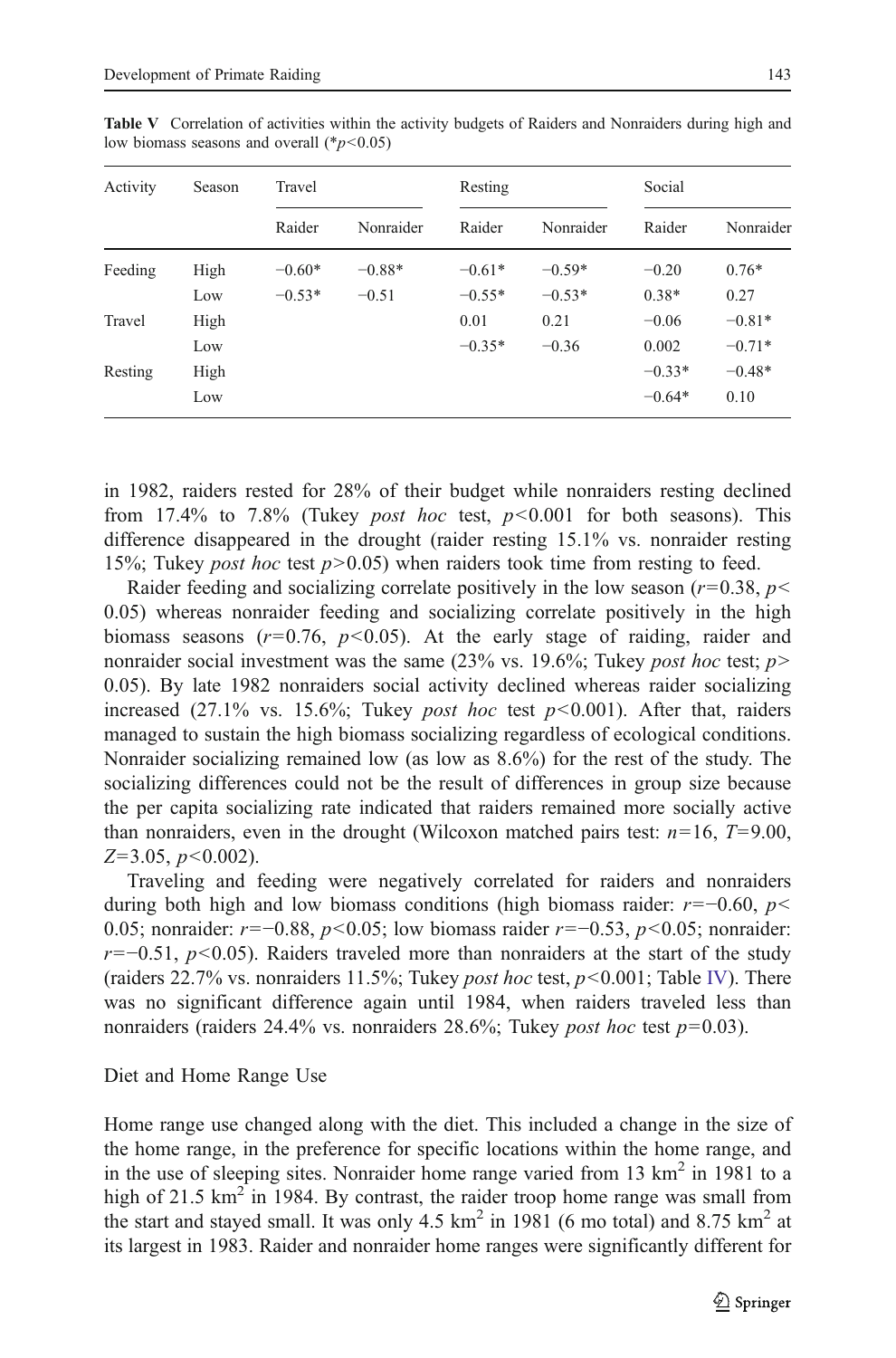each year of the study (Wilcoxon matched pairs test: 1981,  $n=6$ ,  $T=1.00$ ,  $z=1.99$ ,  $p=0.05$ ; 1982,  $n=11$ ,  $T=1.00$ ,  $z=2.85$ ,  $p=0.00$ ; 1983,  $n=12$ ,  $T=0.00$ ,  $z=3.06$ ,  $p=$ 0.00; 1984,  $n=8$ ,  $T=0.00$ ,  $z=2.52$ ,  $p=0.01$ ).

The focus of nonraider activity also shifted to the area of highest density of human food, about 3  $km^2$ . This represented 14–23% of the nonraider's and 34–67% of the raiders' home range depending on the year. Nonraiders spent 10% of their time in that area but only 2.3% after the troop split in 1981. Raiders spent significantly more of their time there once the raiding troop became viable, in July 1981 (Wilcoxon matched pairs test:  $n=6$ ,  $T=0.00$ ,  $z=2.02$ ,  $p=0.04$ ). Subsequently, raiders continued to prefer this area (89% in 1982 and 1982; 97% in 1984). Nonraiders used the area significantly less than raiders in all years (Wilcoxon matched pairs test: 1982,  $n=11$ ,  $T=0.00$ ,  $z=2.93$ ,  $p=00$ ; 1983,  $n=12$ ,  $T=0.00$ ,  $z=$ 3.06,  $p=0.00$ ; 1984,  $n=8$ ,  $T=0.00$ ,  $z=2.52$ ,  $p=0.01$ ). Nonraiders focused primarily on natural foods while raiders ate human foods (Fig. [1](#page-6-0)).

Raiders changed their sleeping sites as well. Both troops slept near each other at the start of the study. This included 5 of the 7 sleeping sites located on 2 granite cliffs that bisected their home range. Later, raiders slept at the sites closest to where they found human food. Ultimately they slept at the site in closest proximity to human food 98% of the time. By contrast, the nonraider troop continued to sleep at a variety of places (11 different sites in 1984) throughout their home ranges.

#### Female Reproduction

The mean raider female IBI was 433 d  $(n=28 \text{ births})$ . During the same period the mean nonraider IBI was 645 d ( $n=28$  births), a significant difference ( $t=6.15$ , df= 26,  $p<0.00$ ). In addition, 6 of 14 raider female interbirth intervals were shorter than the average length for raiders, ranging between 369 and 394 d. The mean raider female interbirth interval was significantly less than the mean for the troop from which it came. Pumphouse IBI was calculated for the preceding 4 yr, the time before human settlement (33 intervals for PHG; 14 intervals WBY  $t=3.44$ ; df=45;  $p<0.00$ ). It is not possible to compare reproductive females of all ages (5.5 yr to  $>20$  yr; Strum and Western [1982](#page-23-0)). The raider group had primarily younger females ages 5.5– 12 yr (age classes 1 and 2) and 1 old female >20 yr of age (age class 5). However, comparisons within age class are suggestive. Raider young multiparous females (age class 2; 8–12 yr of age) had a significantly lower IBI during the study than nonraiders of the same age classes  $(n_1=6, n_2=11, t=4.97, p<0.00)$  and also a shorter IBI than same-age females during the 4 yr preceding fission  $(n_1=12, n_2=11, df=21,$  $t=3.75$ ,  $p<0.00$ ). The youngest raider females (age class 1; 5.5–8 yr) had a mean IBI of 473 d  $(n=2)$ . This was shorter than the only nonraider IBI (586 d). The mean for the larger pre-settlement sample was 840 d (Strum and Western [1982\)](#page-23-0). There were no raider females between 12 and 20 yr old (age class 3 and 4). The IBI of the 1 old raider female declined as she moved from nonraider to raider (602 vs. 464 d), which contradicted predictions from the age-specific fecundity curve (Strum and Western [1982\)](#page-23-0). Her IBI was also less than the mean IBI for nonraider females in this oldest class calculated for the earlier period (656 d; Strum and Western [1982\)](#page-23-0). There were 6 raider females that had 2 interbirth intervals while in the same class. In every case, the second IBI was shorter than the first ( $n=6$ ,  $x=0$ , binomial test,  $p=0.016$ ). By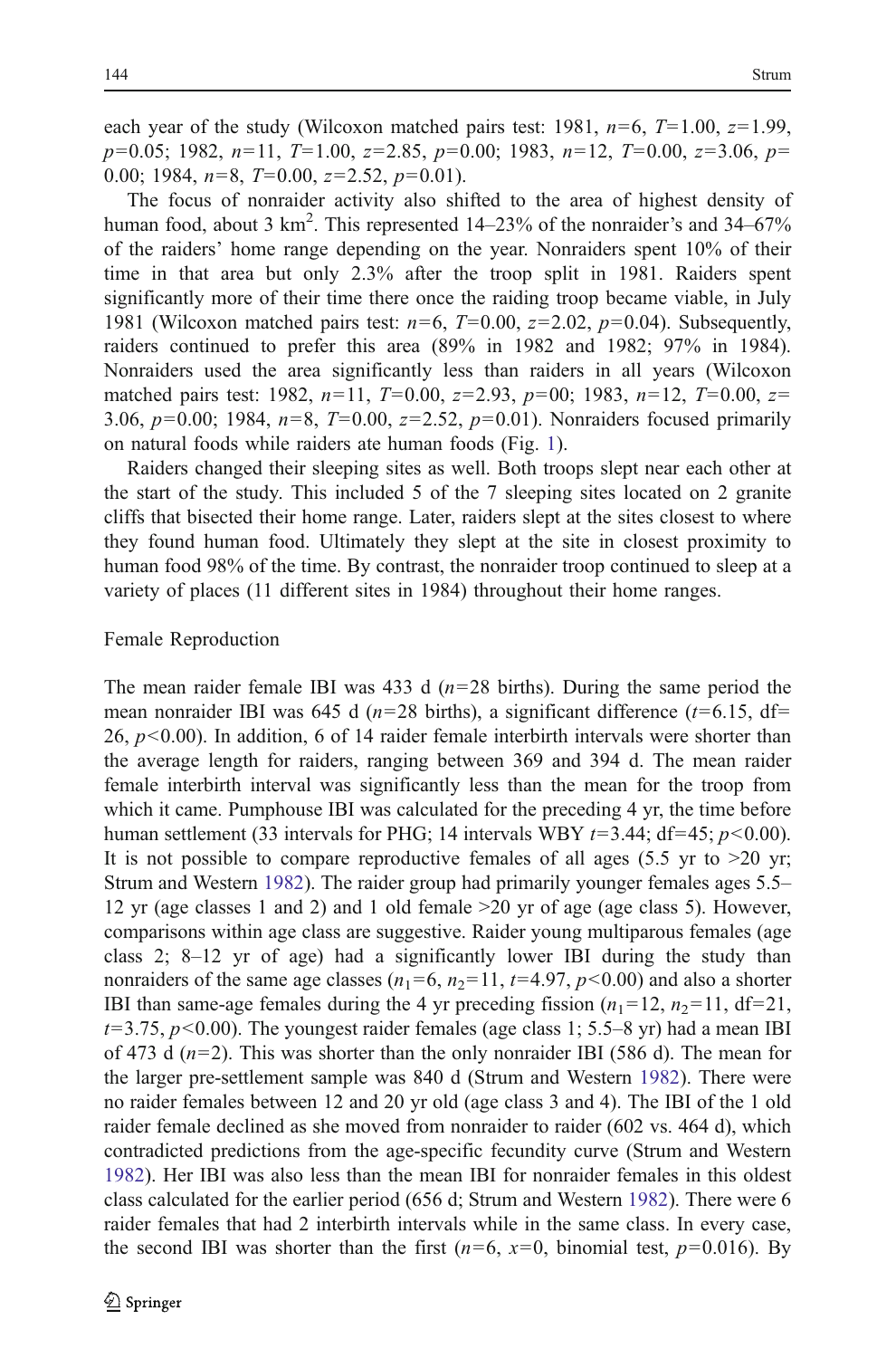contrast, no nonraider female had 2 interbirth intervals while in the same age class. In the 4 yr preceding this study, the naturally foraging troop had 12 cases of females that remained in the same age class or made a transition to an age class that should have a lower IBI based on this population's fecundity curve (Strum and Western [1982\)](#page-23-0). All 12 showed the opposite trend. Their second IBI was longer instead of shorter than their first IBI ( $n=12$ ,  $x=0$ , binomial,  $p<0.00$ ).

The decline in age at first reproduction from January 1981 through April 1984 (raider:  $n=6$ ,  $r^2=0.59$ ,  $p=0.08$ ; nonraider:  $n=13$ ,  $r^2=0.54$ ,  $p=0.00$ ; Fig. [3a](#page-13-0)) is likely the result of the high biomass period during 1978–1979. The raider and nonraider regression lines are similar ( $t=0.168$ ,  $p=0.87$ ). The mean age at first reproduction for the 2 foraging strategies is not different ( $t=1386$ ,  $df=17$ ,  $p=0.18$ ). There are only 3 females, 1 raider and 2 nonraiders, whose growth occurred largely during this study. These females were born in 1977 and had their first births at the end of the raiding study. The raider case falls near the mean for the nonraiders.

Keeping in mind that translocation might influence a female's life history, I added data for 9 females, 6 nonraiders and 3 raiders, that were born during the raiding period but had their first infant after translocation between 1985 and 1990 (Fig. [3b\)](#page-13-0). The best fit for nonraider females from 1981 to 1990 is a polynomial that shows an increasing age at first birth ( $n=19$ ,  $R^2=0.25$ ,  $p=0.08$ ). The best fit for raider females shows a decline age at first birth during the same period ( $n=9$ ,  $R^2 = -0.42$ ,  $p=0.06$ ). Raider females were younger at first birth in every case compared to any nonraider females in the sample (raider mean=2310; nonraider mean=2795;  $df=8$ ,  $t=27.54$ ,  $p<0.00$ ). This suggests that the biomass bonus of 1978–1979 added to the energetic savings of raiding continued to decrease age at first reproduction for previously raider females but not for those that had not raided.

#### Survivorship, Injuries, and Mortality: Potential Costs

Nonraiders did not have a higher per capita injury rate because of agricultural settlement comparing the 4 yr before (mean of 1.78) and the 4 yr after (mean of 1.05) human settlement (Wilcoxon matched pairs test,  $n=4$ ,  $T=3.00$ ,  $z=0.73$ ,  $p=$ 0.47). However, the trend was that anthropogenic injuries increased with settlement (1973–1981 vs. 1981–1984;  $t=1.93$ , df=10,  $p=0.08$ ) from a mean of 0.01 to a mean of 0.05 per individual for the nonraider troop. The per capita anthropogenic injury rate rose to 0.13 in 1982, but raiders did not have more injuries than nonraiders (Wilcoxon matched pairs test,  $n=4$ ,  $T=2.00$ ,  $z=1.10$ ,  $p=0.27$ ). In fact, raider adult and subadult males had lower injury rates than their nonraider counterparts (mean of 1.91 vs. 2.61 for nonraiders) but not significantly so (Wilcoxon matched pairs test;  $n=4$ ,  $T=3.00$ ,  $z=0.73$ ,  $p=0.47$ ). Raider adult and subadult females also had a trend towards fewer injuries (raider mean 0.69 vs. nonraider mean 1.24; Wilcoxon matched pairs test;  $n=4$ ,  $T=0.00$ ,  $z=1.83$ ,  $p=0.07$ ). Therefore, based on the risk of injury, raiding does not seem to be more dangerous.

However, there was a large shift in the source of mortality and the per capita annual rate of mortality during the period of agricultural settlement (1979–1984). Human-related deaths increased for nonraiders from 5.35 per capita in 1981 to 9.69 in 1984 (nonraider;  $n_{1,2}=6$ ,  $t=3.83$ , df=10,  $p=0.00$ ). Raider and nonraider per capita mortality rates from human causes did not differ (Wilcoxon matched pairs test,  $n=4$ ,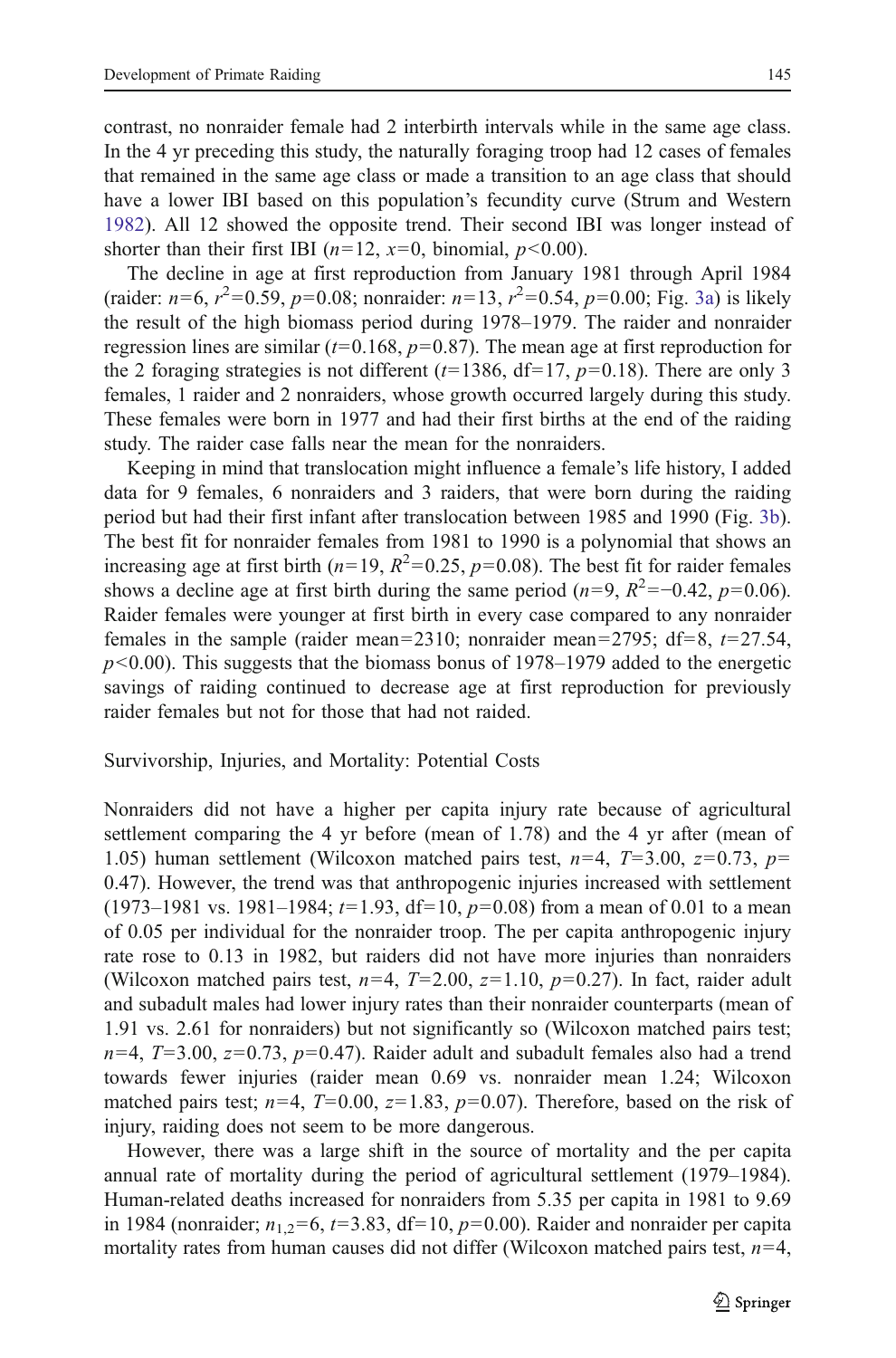<span id="page-13-0"></span>

Fig. 3 (a) Best fit lines for age at first reproduction for raider and nonraider females across the study period (b) Best fit lines for age at first reproduction for raider and nonraider females including infants born after study period. Best fit to raider data is linear  $(y=-0.1298x=6525.6)$ ; best first to nonraider data is curvilinear  $(y=6E-0.5x^2-3.8762x+6245)$ .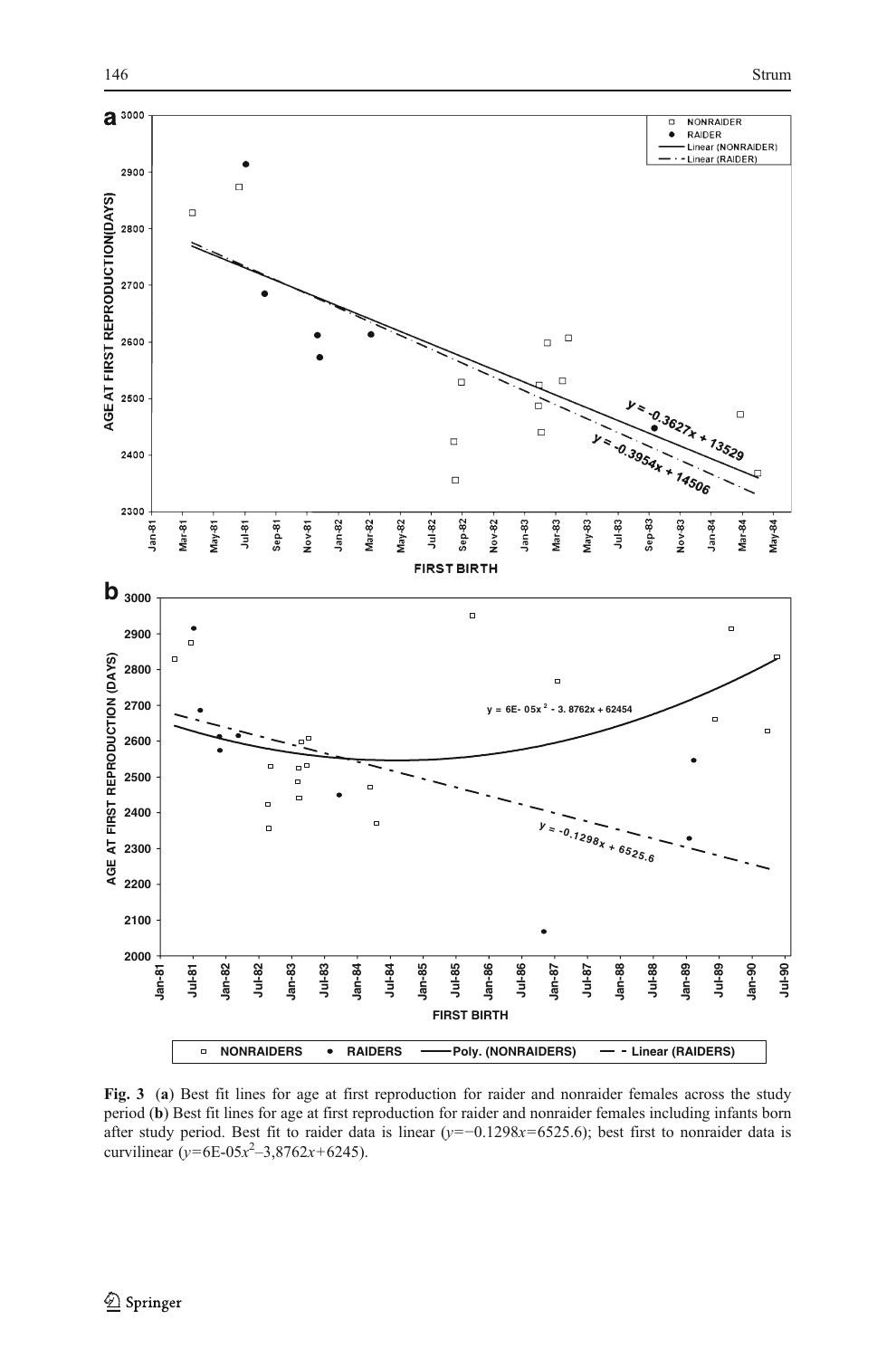$T=4.00$ ,  $z=0.365$ ,  $p=0.72$ ). The trend was that raiders (mean per capita of 0.75) died less than nonraiders (mean per capita 3.71) from natural causes (Wilcoxon matched pairs test,  $n=4$ ,  $T=0.00$ ,  $z=1.83$ ,  $p=0.07$ ). Annual mortality rate increased (Fig. 4). The rate for the nonraider troops rose steadily (the peak in 1979 represented the nonraider troop's first encounters with farmers). The story is more complicated for raiders. Naïve raiders had no mortality in 1981 but as the raiding developed, the death rate rose and then fell dramatically. Raider mortality dropped below nonraiders in 1983 (nonraiders=10.23, raiders=3.45) and 1984 (nonraiders=14.54, raiders= 11.94). When averaged over the period, raider and nonraider rates are not different  $(n_{1,2}=4, t=-0.62, df=6, p=0.56)$ . Raiders, more than nonraiders, appeared to make adjustments to the new sources of risk.

Raider infants survived just as well as nonraider infants. The two survival curves are not significantly different  $(n=19, z=-0.21, p=0.83)$ . At the end of the study the cumulative proportion surviving in the last interval was 0.023 for raiders and 0.027 for nonraider infants.

#### **Discussion**

What does it means for primates to invade the human realm? Primate studies inherited a scientific framework that divided time and space into natural and unnatural (Oelschlaeger [1991;](#page-22-0) Primack [2006;](#page-22-0) Thomas [1983](#page-23-0)) and identified the proper site of research to be places devoid of humans (Strum and Fedigan [2000](#page-23-0)). I have argued that from the baboons' point of view, this is a false dichotomy (Strum [1987;](#page-23-0) Strum and Western [1982\)](#page-23-0). Today, with escalating human-wildlife conflict the dichotomy obscures a major shift in primate selection pressures. This research



Fig. 4 Per capita mortality rate for raider and nonraider troops (1971–1984). Note: The raider troop originated in July, 1981 as a splinter from the nonraider troop.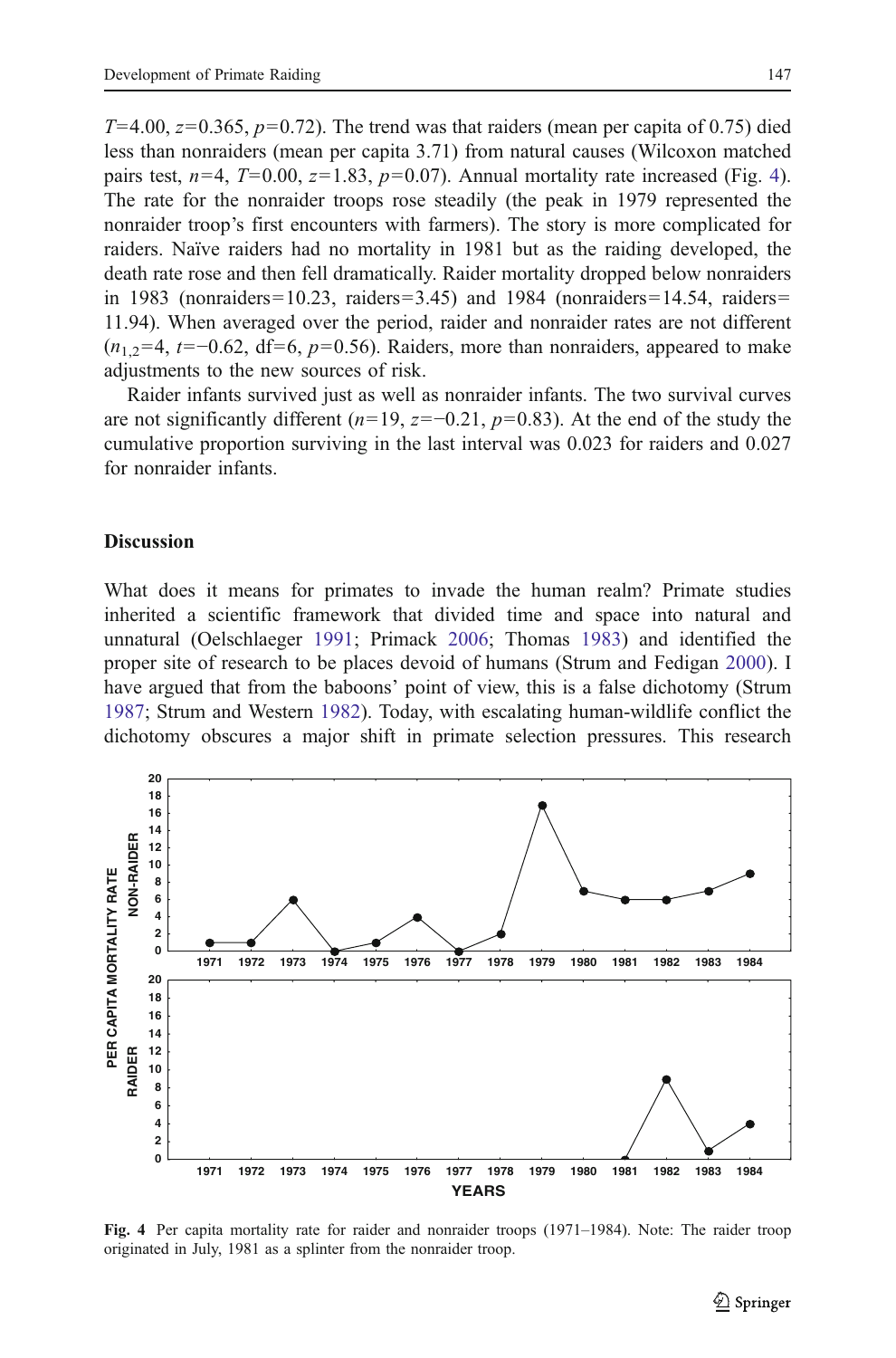illustrates the value of scientific study for understanding how and why baboons utilize new, human, resources. First, it provides evidence that raiding not only alters activity budgets but also reproduction which depends on growth rates (see also Altmann and Alberts [1987](#page-20-0); Altmann et al. [1993](#page-20-0)). Second, the study demonstrates that baboon responses to human activity are more complex than predicted from studies of established raiders. Missing from these is the development of a raiding lifestyle. The tendency to raid in this study varied between troops and within troops. I look at raiding as a foraging strategy and the variation in raiding tendencies to discuss existing control techniques and to provide a framework that might generate more effective management methods.

#### Why Raid?

At the most basic level, raiders targeted human foods because these have nutritional advantages over natural forage. Forthman-Quick and Demment ([1988,](#page-21-0) see Table 7) report data from the same field site illustrating that human foods were higher in carbohydrates and calories and lower in fiber than natural foods. They were easier to process and to digest. Human foods are also generally larger (Forthman-Quick and Demment [1988\)](#page-21-0). Natural forage did, however, contain higher proportions of protein. Raiders got more energy for less effort when they ate human food. For example, corms (of sedges) were a major natural food in the nonraider diet. Yet corms yielded only 1.2 g/min harvest compared with 20–50 g/min potato harvest (see Table 7 in Forthman-Quick and Demment [1988\)](#page-21-0). Raiders therefore gain a significant energy bonus eating human foods (see Altmann and Alberts [1987;](#page-20-0) Altmann and Muruthi [1988;](#page-20-0) Altmann et al. [1993](#page-20-0); Biquand et al. [1994](#page-20-0); Bourg et al. [1994;](#page-20-0) Bronikowski and Altmann [1996](#page-20-0); Forthman [1986a](#page-21-0), [b](#page-21-0); Hill [2000](#page-21-0); Kemnitz et al. [2002;](#page-22-0) Naughton-Treves [1998](#page-22-0); Naughton-Treves et al. [1998;](#page-22-0) Tarara et al. [1985;](#page-23-0) Warren et al. [2007\)](#page-23-0).

The energy bonus and time savings of Wabaya raiders translated into more time for resting and socializing. This powerful linkage between food quality and quantity and activity budgets has also been reported from other studies of food enhanced baboons that have data on foraging strategies (Altmann et al. [1993;](#page-20-0) Altmann and Muruthi [1988](#page-20-0); Forthman [1986a](#page-21-0), [b;](#page-21-0) Forthman-Quick and Demment [1988;](#page-21-0) Muruthi et al. [1991](#page-22-0)). The improvement in diet and decrease in foraging time is reflected in growth and reproduction (Altmann and Alberts [1987](#page-20-0); Altmann et al. [1993;](#page-20-0) Barrett and Henzi [1997\)](#page-20-0). Wabaya raider males and females grew faster, reached asymptotic weight earlier, and achieved heavier final weights (Strum [1991\)](#page-23-0). The current analysis shows that raider females reproduced faster and had shorter interbirth intervals and earlier first reproduction. The benefits of raiding for males are more difficult to quantify. Still, a raider male that weighed more than nonraiders would have a competitive aggressive advantage if he transferred to a nonraider group (Strum [1993\)](#page-23-0).

Other studies have speculated that raiding comes with heightened costs such as injuries from competition over human food and disease transmission from humans (Altmann and Muruthi [1988](#page-20-0); Forthman-Quick and Demment [1988](#page-21-0)). However, only Sapolsky and colleagues (Tarara et al. [1985\)](#page-23-0) document raiding costs. They showed that raiders in the Masai Mara, Kenya suffered high mortality from tuberculosis when they ate contaminated meat at lodge refuse pits. Kekopey raiders also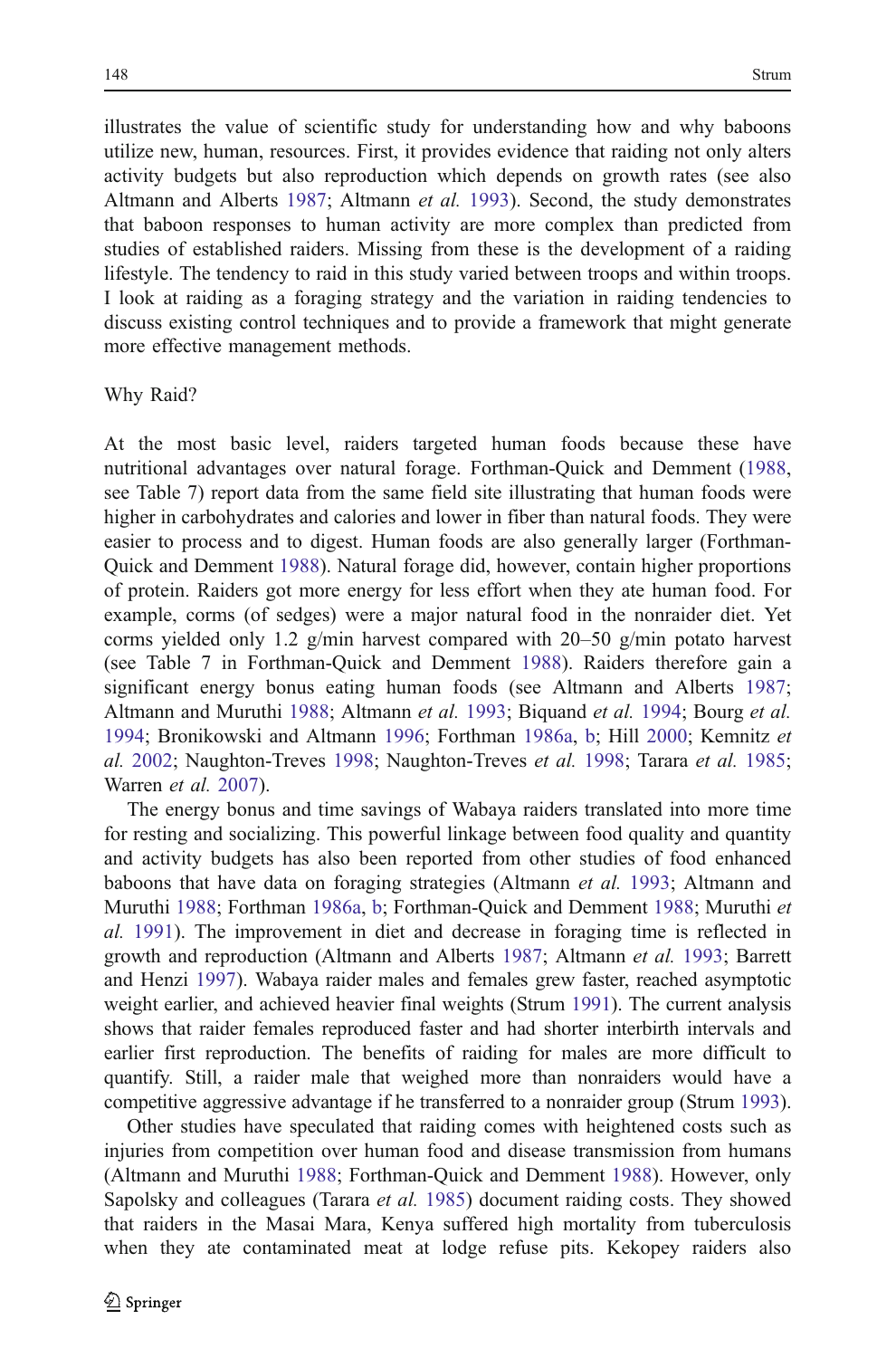experienced costs. Deaths from human conflict rose. However, raiders didn't have more injuries than nonraiders and the survival rates of infants from both foraging strategies were indistinguishable. On balance then, the transition to a raiding lifestyle in this population provided more benefits than costs.

## Variation in Raiding Tendencies

This study demonstrates that in order to exploit new human resources, naïve baboons make complex modifications in behavior; these vary between troops and take time to learn and develop effectively. Despite improved growth and reproductive rates, not all naïve baboons chose to raid. Pumphouse (PHG) split into two groups, one raiding, the others not. The raider group contained only young adult and subadult males that were already leaving the troop to raid and young adult or subadult females. The females were the oldest daughters in their matriline, but most oldest daughters remained in Pumphouse. One crucial factor appeared to be these females' strong social ties to the raiding males (Smuts [1985](#page-23-0); Strum [1987](#page-23-0)). The exception to this rule was an older female, the lowest ranking in PHG, which joined Wabaya bringing her adolescent daughter with her. Neither female had ties to the raider males. They moved back and forth for several months before staying with the raider group. While they remained the lowest ranking females, they benefited nutritionally from raiding and had fewer females to compete with. A few animals in another study group, Eburru Cliffs (EC; Smuts [1985](#page-23-0); Smuts and Nicholson [1989](#page-23-0)) also experimented with raiding when cultivation began. They suffered heightened mortality and subsequently abandoned the settled area, ranging as far away as they could from the farms and stay within their traditional home range.

These case histories show that raiding is not inevitable at the start. Group dynamics molded the decision to raid but opportunities to raid also influenced individual behavior which had ramifications for group dynamics. The transition to raiding took time. Pumphouse individuals had extensive and intensive negotiations over whether to raid even after the fission was complete. Raiders face considerable challenges. They must overcome fear of people, avoid injury, and learn foraging strategies in the new context. They must also adjust ranging patterns and sleeping sites. Over time, Wabaya raiders were able to increase their raiding success and reduce the potentially high cost of being close to people.

Baboon behavior responded to variations in ecological conditions. For example, raiders and nonraiders had similar levels of resting and socializing when food was plentiful in 1981. Subsequently raiders maintained a high level of socializing despite seasonal fluctuations in natural foods. Raider and nonraider activity budgets converged once again at the end of the study during the drought in 1984. Raiders, forced to look for natural foods in addition to human foods, spent as much time feeding as nonraiders. Longer foraging time decreased raider resting time. Nonraiders increased resting as they decreased feeding because there was so little natural forage.

Implications for Primate Management (and Conservation)

Primates are the most challenging of all the larger mammals to control because they are so intelligent (Conover [2002](#page-21-0); Woodroffe *et al.* [2005\)](#page-23-0). Baboons are among the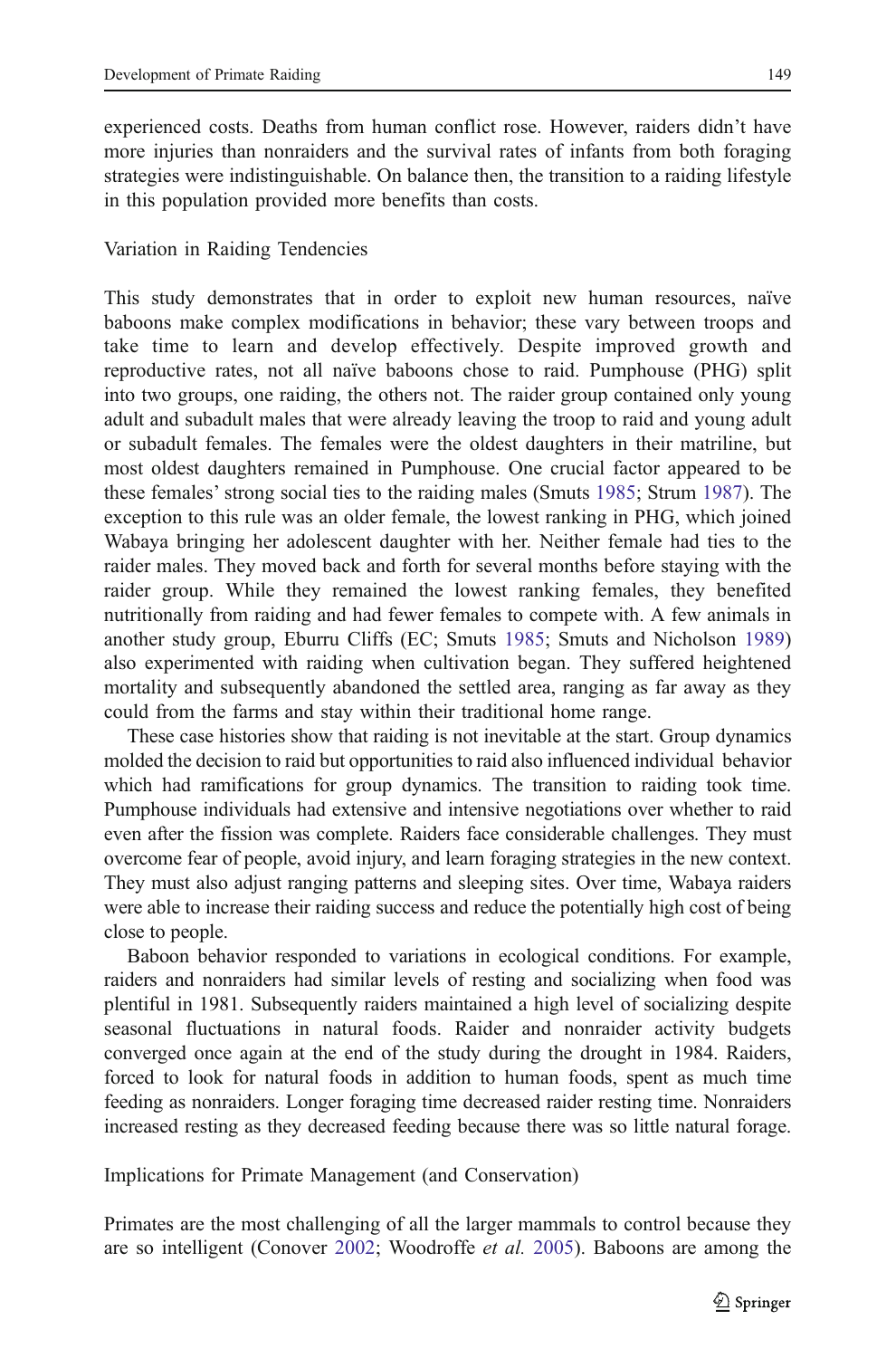hardiest of primate pests because they are so adaptable. This study is useful for understanding why control techniques succeed or fail. It is also highlights the basic requirements of new control methods for baboon raiders.

## Why Techniques Succeed or Fail

Treating raiding as a foraging strategy makes it possible to understand the conditions under which traditional control techniques, like guarding and chasing, succeed and fail (see Osborn and Hill [2005](#page-22-0)). Deterrence, if it is to work, must increase the costs of raiding and decrease net reproduction compared to natural foraging. Because raiders save foraging time, they can "sit and wait." Raiders can meet their daily needs with only a short break in guarding because of the net energy bonus of most human foods. Spurts of chasing baboons are ineffective. Raiders simply play hide and seek with the chasers and bide their time. However, chasing as a control technique improves with rising threats or with continuous guarding. Who chases and how they chase also matters. Baboons are more afraid of men than of women, of women than children (pers. obs and Kansky [2002\)](#page-22-0). But being energetic rather than lackadaisical improves anyone's success, a fact that many farmers in Africa already know. Chasing baboons/primates with a pack of dogs or with a weapon or throwing stones also heightens the perception of risk and improves success. Killing a raider (by shooting or other means) is the ultimate escalation of risk. Although I did not advocate shooting as a control method, several baboons were shot or killed as a result of raiding. Shooting is effective only if the animal is killed in full view of the group caught in the act of raiding. Otherwise, the connection between action and consequence, benefit and cost, is not learned by the rest of the troop. Male baboons, in particular, often emigrate from the group so a male's disappearance is unremarkable. Whether killing a few raiders is an effective long-term strategy has yet to be demonstrated (Treves and Naughton-Treves [2005](#page-23-0)).

Although traditional techniques can work, they may no longer be realistic because guarding and chasing are time and labor intensive. Those who previously guarded consistently are now often not around: children go to school and many adults are employed elsewhere. However, paid "baboon monitors" are employed to protect residential housing estates from baboon raiders in the Cape, South Africa (Kansky [2002\)](#page-22-0), a modern variant of the traditional approach. A further obstacle to effective deterrence is the shift in notions of responsibility in civil society as traditional societies disappear. Property owners now tend to hold "someone else," usually governments, NGOs and researchers, responsible for loss of their crops, livestock or damage to homesteads (see also Naughton-Treves and Treves [2005](#page-22-0)).

I briefly tried other, less traditional, control methods including loud thunderflashers, alarm vocalization playbacks and leopard dung (Strum [1987\)](#page-23-0). None increased the perceived risk enough to be effective. Conditioned taste aversion (CTA) was a more promising approach. CTA raises the costs by manipulating a basic mammalian physiological response; however, baboons could taste lithium chloride when it was used as an emetic in doses high enough to produce vomiting (Forthman [1986a](#page-21-0); Forthman et al. [2005\)](#page-21-0). CTA for primates needs an emetic which is tasteless to the primate palate and inexpensive to be effective on a large scale.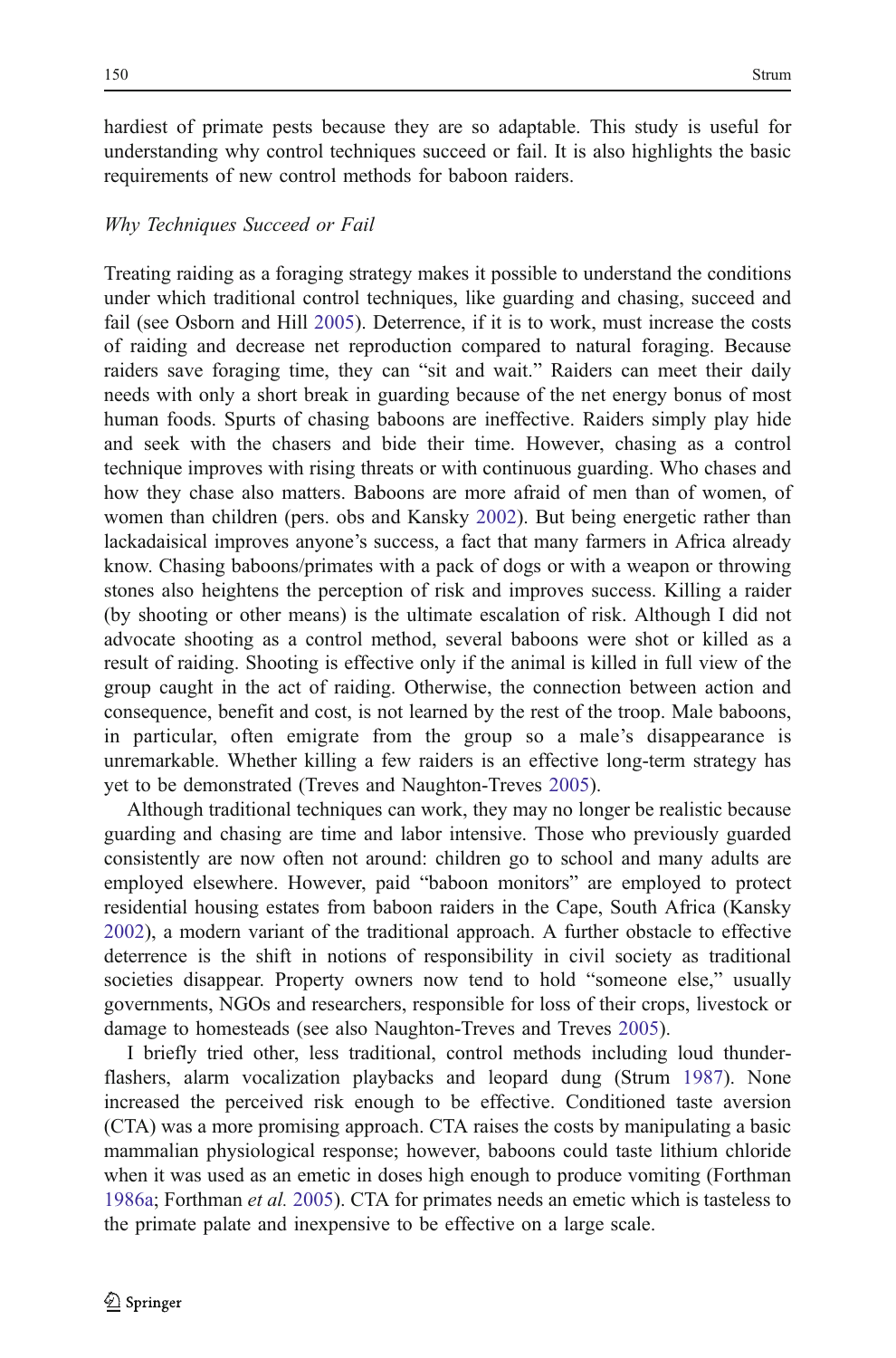By far the most effective approach to the conflict generated by baboon raiders was engaging the community (Community Based Conservation; Western et al. [1994\)](#page-23-0). Working with people increased their awareness, improved their existing control strategies, and provided some benefits (in social services and by diversifying their livelihoods) to offset their costs. Larger political forces at my site intervened in the successful community based efforts. Translocation was then an effective but costly solution to human-baboon conflict (Strum [2005\)](#page-23-0).

# Requirements for More Effective Control

The challenge in conflict mitigation is to understand the crop-raiding behavior (see Conover [2002,](#page-21-0) for a general discussion for nonprimate vertebrates) and find better ways to manipulate the costs and benefits of raiding, for example, by using up time, increasing risks, or decreasing benefits. The current study demonstrates that not all members of a group or groups in a population will have the same proclivities to raid. Since raiding is not inevitable and there is a degree of flexibility in the early stages, recent raiders should be easier to control than long-term raiders. Greater effort should therefore be directed toward stopping raiding before the animals taste human food. While Wabaya raiders were still flexible and responsive to changes in their environment after 4 years, we do not know how long this flexibility lasts (and to what extent human food may gain a disproportionate attraction either through taste or tradition). Preventing raiding, however, depends on access to sufficient natural foods and on the exact location. Wabaya raiders adjusted their sleeping sites and ranging as raiding developed. This suggests that there might be strategic locations for intervention. Since individuals and age-sex classes have different raiding tendencies, it makes sense to identify and target the motivated "raiders." In the baboon case, these raiders were initially the young males. Attention should be devoted to the main raiders because controlling them or will have a bigger impact than trying to control the entire group.

Finally, methods of control should also consider the human context, past, present, and future. Changing crop varieties may help (Conover [2002](#page-21-0)). I did not systematically quantify crop damage as in recent studies of primate raiders (Hill [1997,](#page-21-0) [2000](#page-21-0); Naughton-Treves [1998](#page-22-0); Hill [2000](#page-21-0); Warren et al. [2007\)](#page-23-0) but plots with small items like leguminous beans appeared to be less attractive to the baboons than fields with larger items like maize and potatoes. This makes sense in terms of the relative time and energy of raiding compared to natural foraging.

Developing a Rapid Assessment

Control techniques have to manipulate costs and benefits by using up time, increasing risks or decreasing benefits sufficiently to push raiders back to natural foraging. Yet there may be situations in which primate raiders simply cannot be controlled. A rapid field assessment tool would be useful. Even without longterm data, it is possible to evaluate conflict with facts that can be collected quickly. This information should include the raiders' past history, their current ecological options, and the human context. Classifying raiders into three basic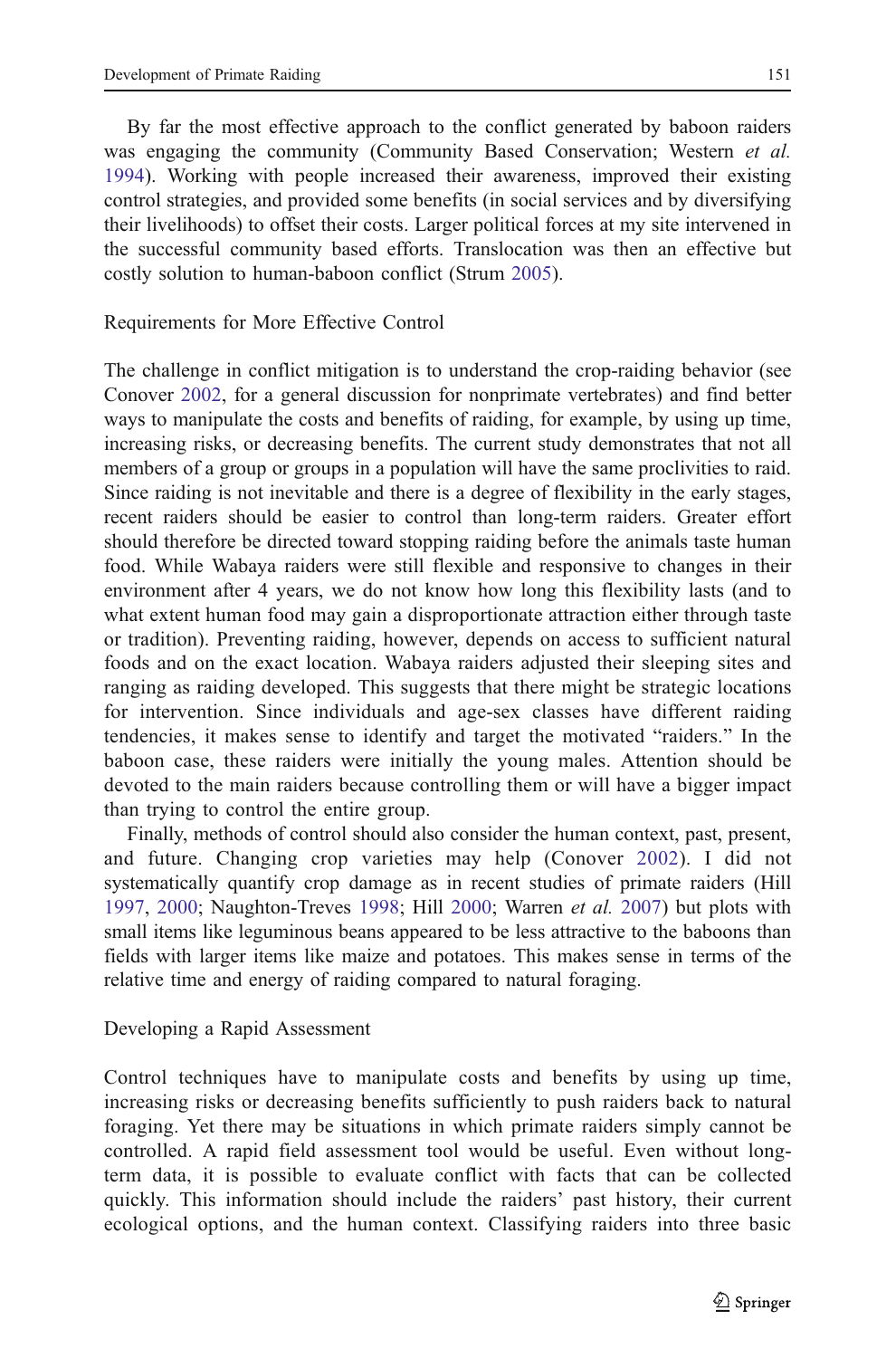categories (traditional raiders, naïve newcomers, and those in between) helps identify appropriate management approaches and the probability of success.

- & The history of raiding: How did it start? How did it spread? What were past control methods? Were they successful?  $\rightarrow$ Assign raiders to a category.
- The current benefits and costs of raiding to primate raiders: What control techniques are now being used? Are they successful? Is the raider population increasing or decreasing? What are the injury and mortality rates? Who sustains the costs of raiding?  $\rightarrow$ Assign a rough measure of the current benefit to cost ratio for the raiders.
- & The ecological options: What is the ecological context? Do raiders have alternative natural foods? Where are these refuges located relative to sleeping sites, travel routes and areas of human settlement? Is raiding a life or death decision or a preference?  $\rightarrow$ Assign degree of flexibility of the raiding foraging strategy.
- The human context: Whose property is being raided? What are the claims of damage? Whose responsibility is it to protect this property? What traditional or new policies or institutions are relevant to conflict mitigation? How are demographic and land use patterns changing in a way that influences protection of property?  $\rightarrow$  Evaluate how to engage the victims.

Triage is useful. Long-standing raiders are difficult if not impossible to dissuade for reasons both of history and context. Removal of raiders or changing the benefits for the local community/residents to offset some of the costs may be the only options. By contrast, interventions with new raiders using traditional techniques or with new methods may be successful. What to do with those who fall in-between depends on the specifics: who, where, when, and the historical and ecological context. Of course, the best defense is an offense: stop primates from raiding before they start.

# Primate Conservation

The recent rapid escalation of human-wildlife conflict involving primates reflects today's realities: previous primate habitat has suddenly turned into human dominated habitat (Cowlishaw and Dunbar [2000](#page-21-0); Paterson and Wallis [2005](#page-22-0)). Primates besides baboons also target human foods making conflict a major threat to the survival of groups in a growing number of primate populations (see, e.g., Baker and Schutt [2005;](#page-20-0) Boulton et al. [1995,](#page-20-0) [1996](#page-20-0); Chakravarthy and Thyagaraj [2005](#page-21-0); Fa and Southwick [1988;](#page-21-0) Fitzgibbon et al. [1995](#page-21-0); Fuentes and Wolfe [2002](#page-21-0); Horrocks and Baulu [1988;](#page-22-0) Lee et al. [1986](#page-22-0); Malik and Johnson [1994;](#page-22-0) Naughton-Treves [1998](#page-22-0); Naughton-Treves et al. [1998;](#page-22-0) Onderdonk and Chapman [2000;](#page-22-0) Paterson [2005b;](#page-22-0) Saj et al. [1999a](#page-22-0), [b](#page-23-0), [2001;](#page-23-0) Siex [2005;](#page-23-0) Sprague [2002;](#page-23-0) Warren et al. [2007](#page-23-0)). The factors generating conflict, human population growth, conversion of wild lands to agriculture, compression of existing primate populations, and primates adapting to a new foraging context, will continue to play a role in the future of primates.

I am pessimistic about our ability to halt primate conflicts over human resources but understanding raiding from both the nonhuman and the human point of view should make us more effective. The challenge for the next generation of scientists and conservationists is to develop better techniques and to learn how tailor solutions to specific circumstances. This might diminish the negative impact that primate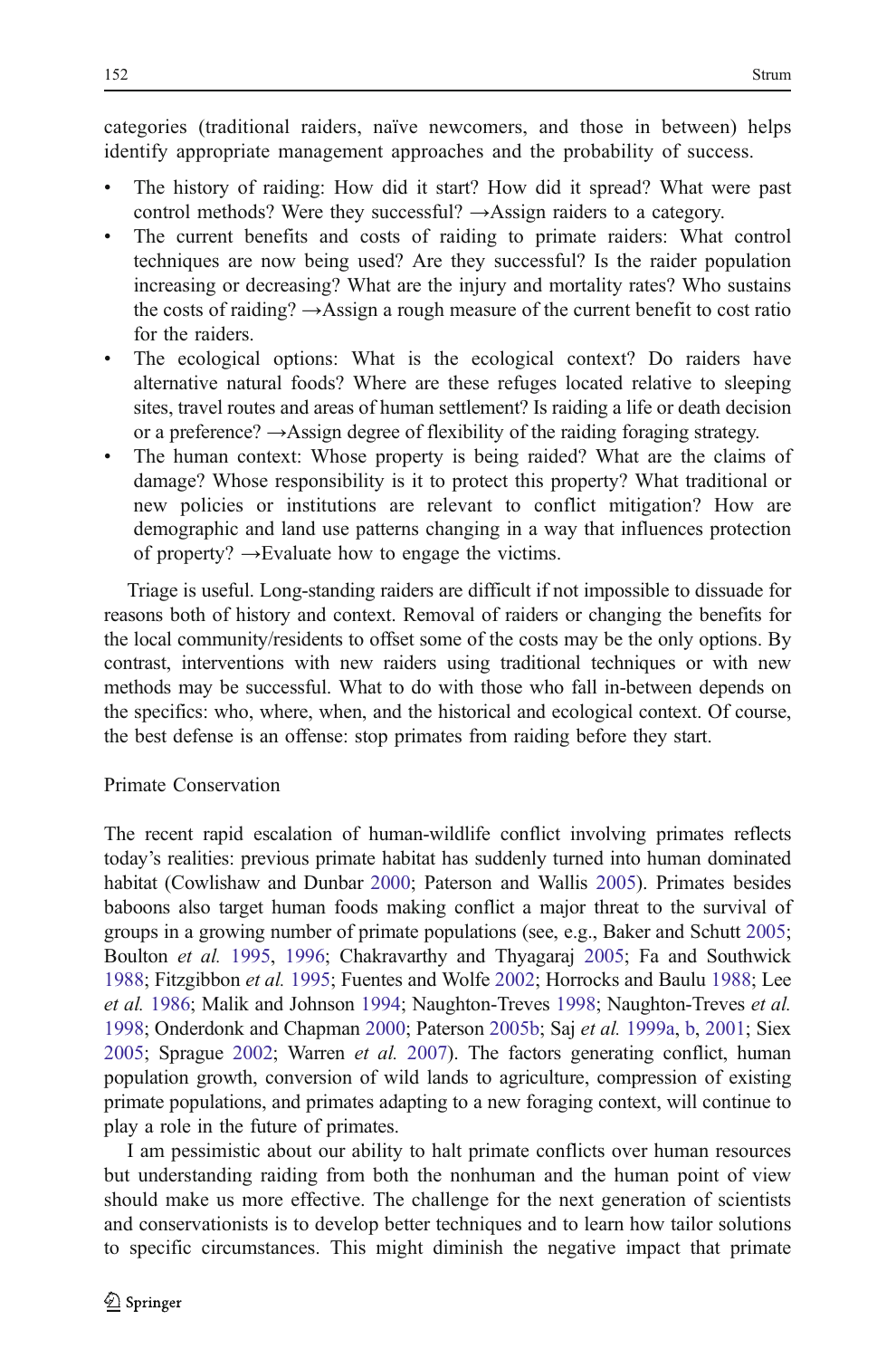<span id="page-20-0"></span>Acknowledgments Many individuals contributed to the project data used in this analysis. I particularly thank Josiah Musau and Hudson Oyaro (Gilgil Baboon Project). David Muiruri, George Kebanya, and Steve Mutunga (Uaso Ngiro Baboon Project, UNBP) were indispensable during the data analysis. David Western, Debra Forthman, and Deborah Manzolillo Nightingale and 2 anonymous reviewers provided helpful comments on previous drafts. The research was sponsored by the Institute of Primate Research under the National Museums of Kenya and was funded by grants from the University of California, San Diego, Academic Senate, 1980–1981; the Fyssen Foundation, 1981; the East African Wildlife Society, 1981–1982; the New York Zoological Society, 1981–1983; the World Wildlife Fund, 1981, 1983; the L. S. B. Leakey Foundation, 1981, 1983; and the H. F. Guggenheim Foundation, 1983–1984.

Open Access This article is distributed under the terms of the Creative Commons Attribution Noncommercial License which permits any noncommercial use, distribution, and reproduction in any medium, provided the original author(s) and source are credited.

# References

- Altmann, J., & Alberts, S. A. (1987). Body mass and growth rates in a wild primate population. Oecologia (Berlin), 72, 15–20.
- Altmann, J., & Muruthi, P. (1988). Differences in daily life between semi-provisioned and wild-feeding baboons. American Journal of Primatology, 15, 213–221.
- Altmann, J., Altmann, S. A., Hausfater, G., & McCuskey, S. A. (1977). Life history of yellow baboons: physical development, reproductive parameters and infant mortality. Primates, 18, 315–330.
- Altmann, J., Schoeller, D., Altmann, S. A., Muruthi, P., & Sapolsky, R. M. (1993). Body size and fatness of free-living baboons reflect food availability and activity levels. American Journal of Primatology, 30, 149–161.
- Baker, M., & Schutt, A. (2005). Managing monkeys and mangos. In J. D. Paterson & J. Wallis (Eds.), Special topics in primatology (vol. 4). Commensalism and conflict: The human-primate interface (pp. 444–464). Norman: American Society of Primatologists.
- Barrett, L., & Henzi, S. P. (1997). Environmental determinants of body weight in chacma baboons. South African Journal of Science, 93, 436–438.
- Bercovitch, F. B. (1987). Female weight and reproductive condition in a population of olive baboons (Papio anubis). American Journal of Primatology, 12, 189–195.
- Bercovitch, F., & Strum, S. C. (1993). Dominance rank, resource availability, and reproductive maturation in female savanna baboons. Behavioral Ecology and Sociobiology, 33, 313–318.
- Biquand, S., & Gautier, J. -P. (Eds.). (1994). Commensal primates. Revue d'Ecologie (La Terre et la Vie), 49, 213–222.
- Biquand, S., Boug, A., Biquand-Guyot, V., & Gautier, J.-P. (1994). Management of commensal baboons in Saudi-Arabia. Revue d'Ecologie (La Terre et la Vie), 49, 213–222.
- Blankenship, L., & Qvortrup, S. (1974). Resource management on a Kenya ranch. Journal of South African Wildlife Management Association, 4, 185–190.
- Borgerhoff Mulder, M., & Coppolillo, P. (2005). Conservation: Linking ecology, economics, and culture. Princeton: Princeton University Press.
- Boulton, A. M., Horrocks, J. A., & Baulu, J. (1995). Reevaluating the Barbados vervet monkey population and its role in crop damage. American Journal of Primatology, 36, 112.
- Boulton, A. M., Horrocks, J. A., & Baulu, J. (1996). The Barbados vervet monkey (Cercopithecus aethiops sabaeus): changes in population size and crop damage, 1980–1994. International Journal of Primatology, 17, 831–844.
- Bourg, A., Biquand, S., Biquand-Guyot, V., & Kamal, K. (1994). The response of commensal hamadryas baboons to seasonal reduction in food provisioning. Revue d'Ecologie (La Terre et la Vie), 49, 307-319.
- Bronikowski, A. M., & Altmann, J. (1996). Foraging in a variable environment: weather patterns and the behavioral ecology of baboons. Behavioral Ecology Sociobiology, 39, 11–25.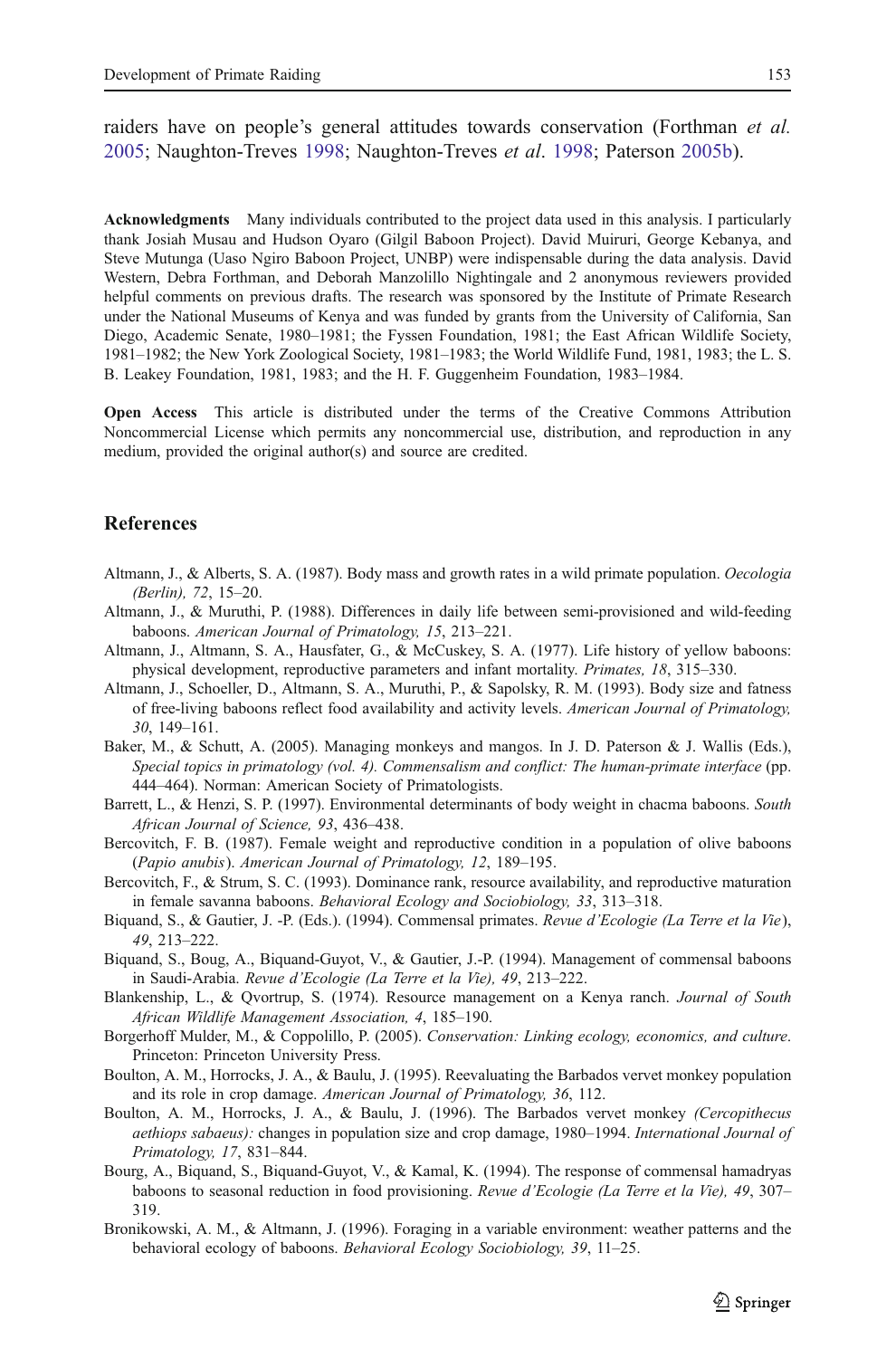<span id="page-21-0"></span>Caughley, G. (1977). Analysis of vertebrate populations. New York: Wiley.

- Chakravarthy, A. K., & Thyagaraj, N. E. (2005). Coexistence of bonnet monkeys (Macaca radiata radiata Geoffroy) with planters in the cardamom (*Elettaria cardamum* Maton) and coffee (*Coffea arabica* L.) plantations of Karnataka, South India: Hospitable or hostile? In J. D. Paterson & J. Wallis (Eds.), Commensalism and conflict: The human-primate interface (pp. 270–293). Norman: American Society of Primatologists.
- Chalise, M. K., & Johnson, R. L. (2005). Farmer attitudes toward the conservation of "pest" monkeys: the view from Nepal. In J. D. Paterson & J. Wallis (Eds.), Commensalism and conflict: The humanprimate interface (pp. 222–239). Norman: American Society of Primatologists.
- Chism, J. (2005). Round up the usual suspects—conflict between monkeys and farmers in East and West Africa. In J. D. Paterson & J. Wallis (Eds.), Commensalism and conflict: The human-primate interface (pp. 338–349). Norman: American Society of Primatologists.
- Conover, M. (2002). Resolving human-wildlife conflicts: The science of wildlife damage management. Boca Raton: CRC.
- Cowlishaw, G., & Dunbar, R. (2000). Primate conservation biology. Chicago: The University of Chicago Press.
- Diamond, J. (1984). "Normal" extinction of isolated populations. In M. J. Nitecki (Ed.), Extinctions (pp. 191–246). Chicago: University of Chicago Press.
- Diamond, J. (1989). Overview of recent extinctions. In D. Western & M. Pearl (Eds.), Conservation for the twenty-first century (pp. 37–41). New York: Oxford University Press.
- Dunbar, R. (1988). Primate social systems. London: Chapman and Hall.
- Eley, R. M., Strum, S. C., Muchemi, G., & Reid, G. D. F. (1989). Nutrition, body condition, activity patterns, and parasitism of free-ranging troops of olive baboons (Papio anubis) in Kenya. American Journal of Primatology, 18, 209–219.
- Else, J., Lee, P. C., & Brennan, E. J. (1986). Ecology and behaviour of vervet monkeys at a tourist lodge. Primate Ecology and Conservation, 3, 229–235.
- Fa, J. E. (1988). Supplemental food as an extranormal stimulus in Barbary Macaques (Macaca sylvanus) at Gibraltar—Its impact on activity budgets. In J. E. Fa & C. Southwick (Eds.), Ecology and behavior of food enhanced primates (pp. 53–78). New York: Liss.
- Fa, J. E., & Southwick, C. (Eds.). (1988). Ecology and behavior of food enhanced primate groups. New York: Liss.
- Fedigan, L., & Zohar, S. (1997). Sex differences in mortality of Japanese macaques: twenty one years of data from the Arashiyama West population. American Journal of Physical Anthropology, 102, 161–175.
- Fitzgibbon, D. C., Mogaka, H., & Fanshawe, J. H. (1995). Subsistence hunting in Arabuko-Sokoke Forest, Kenya, and its effects on mammal populations. Conservation Biology, 9, 1116–1126.
- Forthman, D. L. (1986a). Controlling primate pests: the feasibility of conditioned taste aversion. In D. M. Taub & F. A. King (Eds.), Current perspectives in primate social dynamics (pp. 252–273). New York: Van Nostrand Reinhold.
- Forthman, D. L. (1986b). Activity budgets and the consumption of human food in two troops of baboons, Papio anubis, at Gigil, Kenya. In J. Else & P. C. Lee (Eds.), Primate ecology and conservation (pp. 221–228). New York: Cambridge University Press.
- Forthman, D. L., Strum, S. C., & Muchemi, G. (2005). Applied conditioned taste aversion and the management and conservation of crop-raiding primates. In J. D. Paterson & J. Wallis (Eds.), Commensalism and conflict: The human-primate interface (pp. 420–443). Norman: American Society of Primatologists.
- Forthman-Quick, D. L., & Demment, M. (1988). Dynamics of exploitation: Differential energetic adaptations of two troops of baboons to recent human contact. In J. E. Fa & C. Southwick (Eds.), Ecology and behaviour of food enhanced primate groups (pp. 25–51). New York: Liss.
- Fuentes, A., & Wolfe, L. D. (2002). Primates face to face: Conservation implications of human-nonhuman primate interconnections. New York: Cambridge University Press.
- Harding, R. S. O. (1976). Ranging patterns of a troop of baboons (Papio anubis) in Kenya. Folia Primatologica, 25, 143–185.
- Hill, C. M. (1997). Crop-raiding by wild vertebrates: the farmer's perspective in an agricultural community in western Uganda. International Journal of Pest Management, 43, 77–84.
- Hill, C. M. (2000). Conflict of interest between people and baboons: crop raiding in Uganda. International Journal of Primatology, 21, 299–315.
- Hill, C. M. (2005). People, crops and primates: A conflict of interests. In J. D. Paterson & J. Wallis (Eds.), Commensalism and conflict: The human-primate interface (pp. 40–59). Norman: American Society of Primatologists.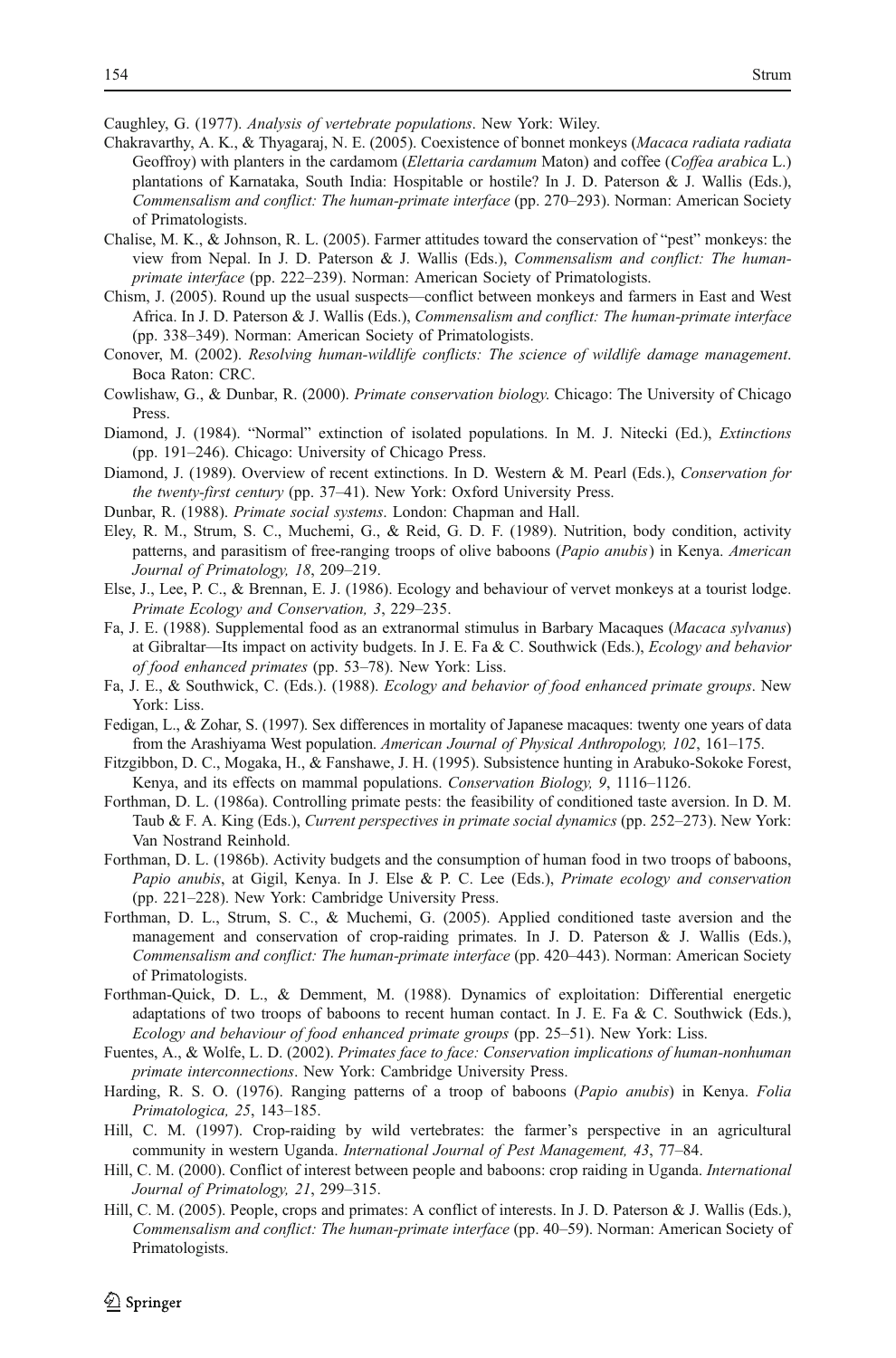- <span id="page-22-0"></span>Horrocks, J. A., & Baulu, J. (1988). Effects of trapping on the vervet (Cercopithecus aethiops sabaeus) population in Barbados. American Journal of Primatology, 15, 223–233.
- Horrocks, J. A., & Baulu, J. (1994). Food competition between vervets (Cercopithecus aethiops sabaeus) and farmers in Barbados: implications for management. Revue d'Ecologie (Terre et la Vie), 49, 281–294.
- Kansky, R. (2002). Baboons on the Cape Peninsula: A guide for residents and visitors. Report: International Fund for Animal Welfare (IFAW).
- Kemnitz, J. W., Sapolsky, R. M., Altmann, J., Muruthi, P., Mott, G. E., & Stefanick, M. L. (2002). Effects of food availability on serum insulin and lipid concentration in free-ranging baboons. American Journal of Primatology, 57, 13–19.
- Lee, P. C., & Priston, N. E. C. (2005). Perception of pests: Human attitudes to primates, conflict and consequences for conservation. In J. D. Paterson & J. Wallis (Eds.), Commensalism and conflict: The human-primate interface (pp. 1–23). Norman: American Society of Primatologists.
- Lee, P. C., Brennan, E. J., Else, J. G., & Altmann, J. (1986). Ecology and behaviour of vervet monkeys in a tourist lodge habitat. In J. Else & P. C. Lee (Eds.), Primate ecology and conservation (pp. 229–235). Cambridge: Cambridge University Press.
- Malik, I., & Johnson, R. L. (1994). Commensal rhesus in India. Revue d'Ecologie (La Terre et la Vie), 49, 233–243.
- Muruthi, P., Altmann, J., & Altmann, S. A. (1991). Resource base, parity and reproductive condition affect female feeding time and nutrient intake within and between groups of a baboon population. Oecologia, 87, 467–472.
- Musau, J., & Strum, S. C. (1984). Response of wild baboon troops to the incursion of agriculture at Gilgil. International Journal of Primatology, 5, 364.
- Naughton-Treves, L. (1998). Predicting patterns of crop damage by wildlife around Kibale National Park. Conservation Biology, 12, 156–168.
- Naughton-Treves, L., & Treves, A. (2005). Socio-ecological factors shaping local support for wildlife: crop-raiding by elephants and other wildlife in Africa. In R. Woodroffe, S. Thirgood, & A. Rabinowitz (Eds.), People and wildlife: Conflict or coexistence? (pp. 252–277). Cambridge: Cambridge University Press.
- Naughton-Treves, L., Treves, A., Chapman, C., & Wrangham, R. (1998). Temporal patterns of cropraiding by primates: linking food availability in croplands and adjacent forest. Journal of Applied Ecology, 35, 596–606.
- Oates, J. F. (1999). Myth and reality in the rain forest: How conservation strategies are failing in West Africa. Berkeley: University of California Press.
- Oelschlaeger, M. (1991). The idea of wilderness. New Haven: Yale University Press.
- Onderdonk, D. A., & Chapman, C. (2000). Coping with forest fragmentation: the primates of Kibale National Park, Uganda. International Journal of Primatology, 21, 587–611.
- Osborn, F. V., & Hill, C. M. (2005). Techniques to reduce crop loss: Human and technical dimensions in Africa. In R. Woodroffe, S. Thirgood, & A. Rabinowitz (Eds.), People and wildlife: Conflict or coexistence? (pp. 72–85). Cambridge: Cambridge University Press.
- Oyaro, J., & Strum, S. C. (1984). Shifts in foraging strategies as a response to the presence of agriculture. International Journal of Primatology, 5, 371.
- Paterson, J. D. (2005a). Preface. In J. D. Paterson & J. Wallis (Eds.), Commensalism and conflict: The human-primate interface (pp. xv-xvii). Norman: American Society of Primatologists.
- Paterson, J. D. (2005b). Residents and immigrants: reactions and perceptions of crop raiding in Masindi District, Uganda. In J. D. Paterson & J. Wallis (Eds.), Commensalism and conflict: The humanprimate interface (pp. 76–89). Norman: American Society of Primatologists.
- Paterson, J. D., & Wallis, J. (Eds.). (2005). Special topics in primatology (vol. 4): Commensalism and conflict: The human-primate interface. Norman: American Society of Primatologists.
- Primack, R. (2006). A primer of conservation biology. Sunderland: Sinauer.
- Richard, A. F., Goldstein, S. J., & Dewar, R. E. (1989). Weed macaques: the evolutionary implications of macaque feeding ecology. International Journal of Primatology, 10, 569–594.
- Rose, A. L. (2002). Conservation must pursue human-nature biosynergy in the ear of social chaos and bushmeat commerce. In A. Fuentes & L. D. Wolfe (Eds.), Primates face to face: The conservation implications of the human-nonhuman primate interconnections (pp. 208–239). Cambridge: Cambridge University Press.
- Saj, T., Sicotte, P., & Paterson, J. D. (1999a). Age-sex class differences in the time budget and feeding strategies of members of a crop and food-raiding vervet group in Entebbe, Uganda. American Journal of Primatology, 49, 96–97.